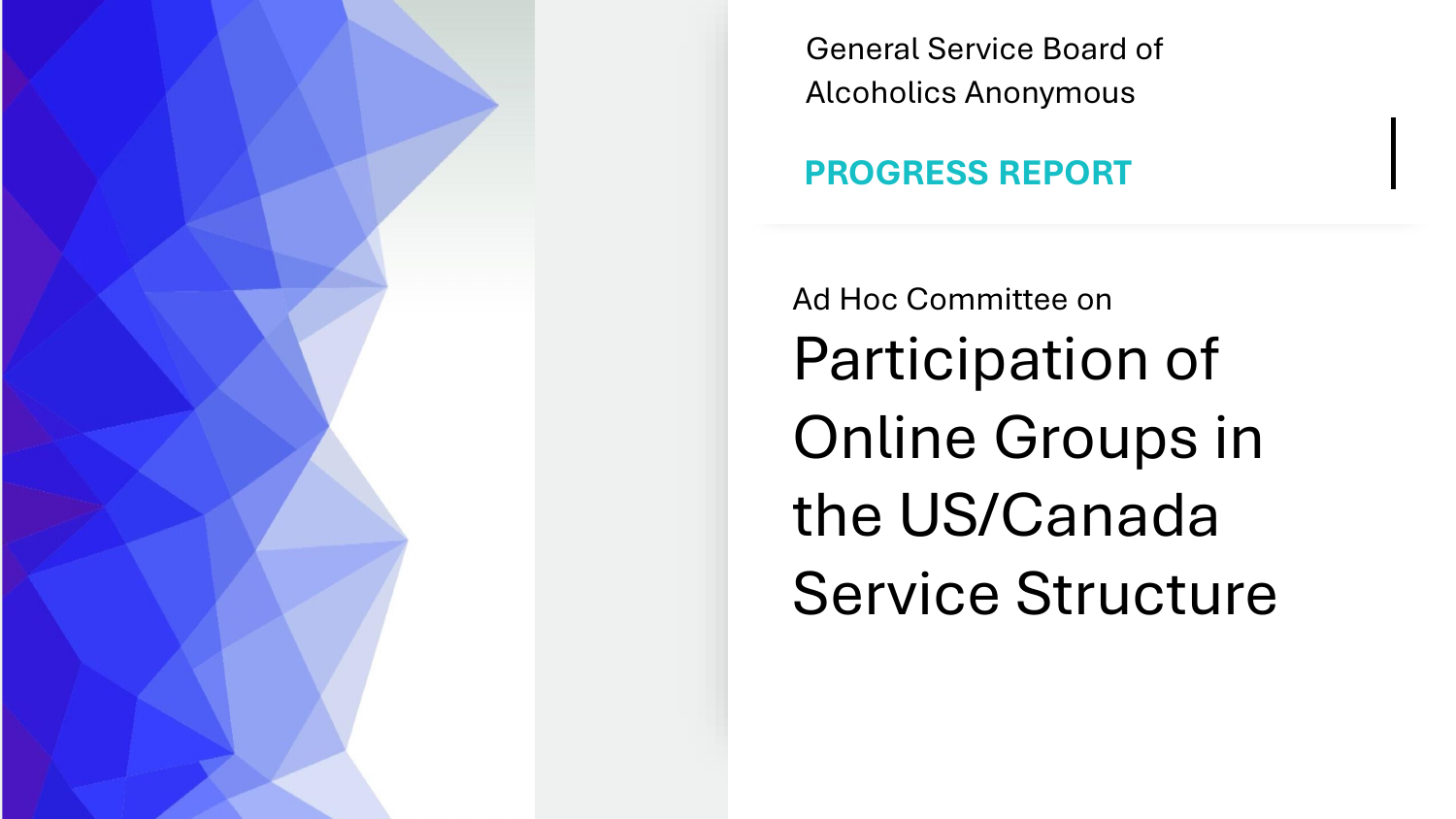

# Questions and more questions….

*Participation in much of AA life up to 2020 had largely and logically relied on geographic structural organization, particularly for general service work.* 

Has AA now outgrown a solely geographic structure?

What new opportunities have arisen?

What are we missing?

What are the challenges?

What are the constantly changing emergent concerns?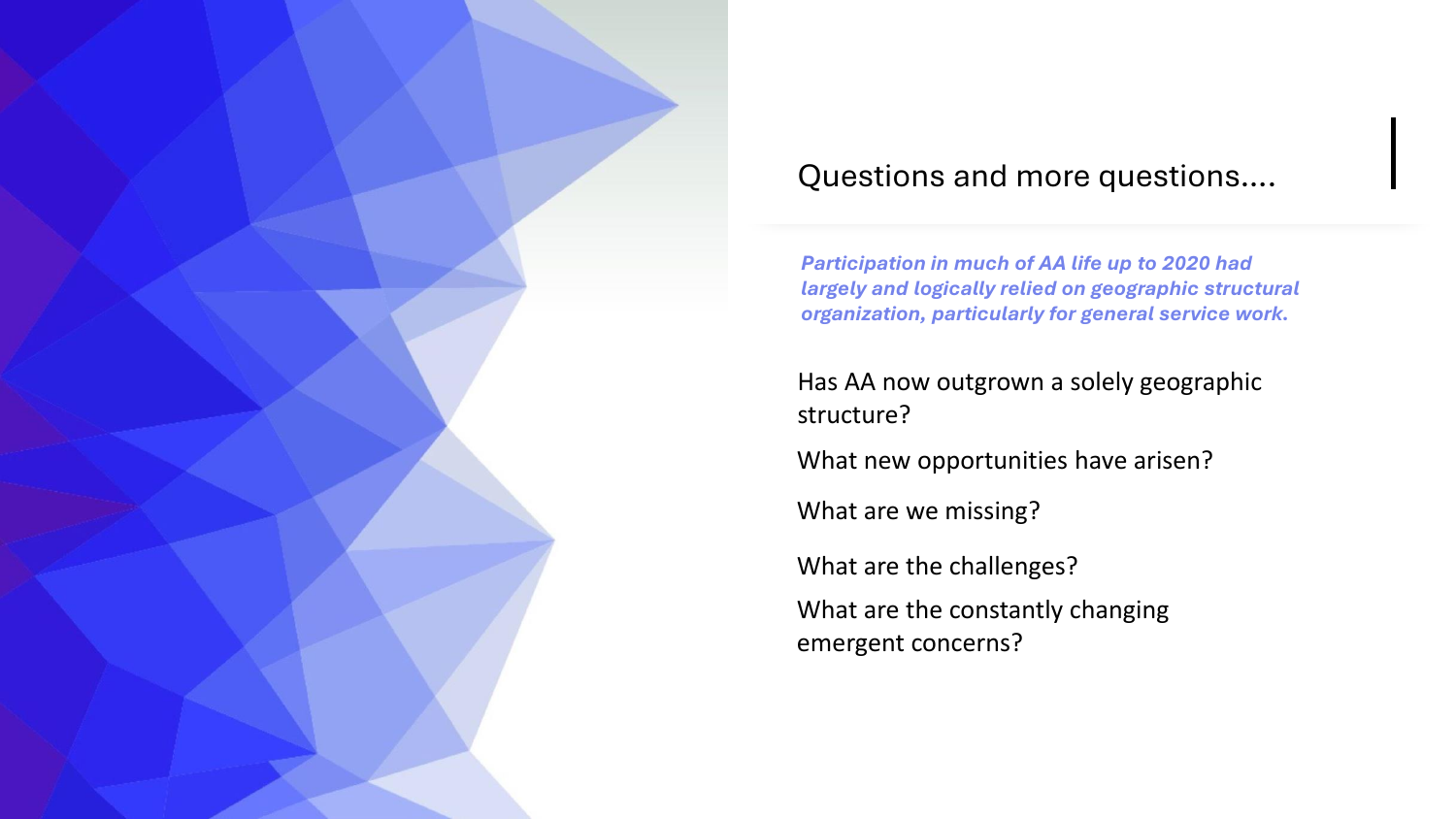# Advisory Actions from the 71st General Service Conference

i) *The U.S./Canada General Service Structure recognize online groups and encourage their participation, listing those groups who ask to be listed within the group's preferred district and area, with the default option being the location of the group's primary contact. This supersedes the 1997 Advisory Action that designated online groups as "International Correspondence Meetings."*

**ii)** *The General Service Board form a committee to explore future possibilities for the participation of online groups in the U.S./Canada General Service structure.*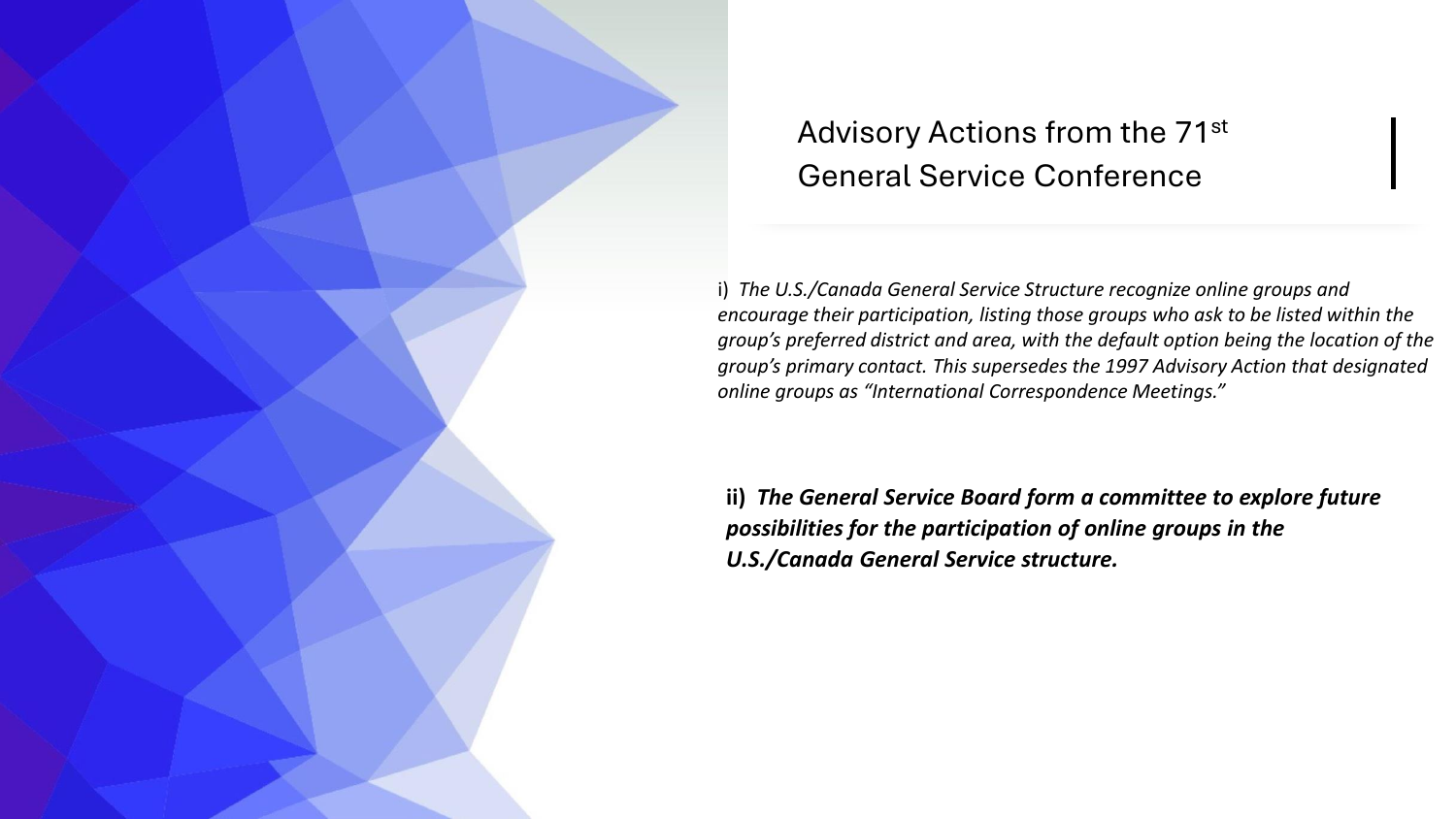Committee Composition, Scope and Procedure

#### **TRUSTEES' ADHOC COMMITTEE ON PARTICIPATION OF ONLINE GROUPS IN THE U.S./CANADA GENERAL SERVICE STRUCTURE**

#### **COMPOSITION, SCOPE AND PROCEDURES**

"Trustees serving on General Service Board committees, as part of their custodial and fiduciary responsibilities, provide oversight for the development of policies and projects and are the principal strategic planners responsible for keeping the organization on firm footing well into the future." – General Service Board Report 02/02/09

#### **COMPOSITION**

The chair of the General Service Board appoints the members of the trustees' ad-hoc Committee on Online Groups and the committee chair annually. In addition, a G.S.O. staff member serves as a nonvoting secretary.

The chair of the General Service Board determines the balance of trustees, directors, and appointed committee members serving this committee, and may amend the number of voting members from time to time, as indicated by the needs of the committee.

The chair of the General Service Board and the general manager of the General Service Office are ex officio members of the committee.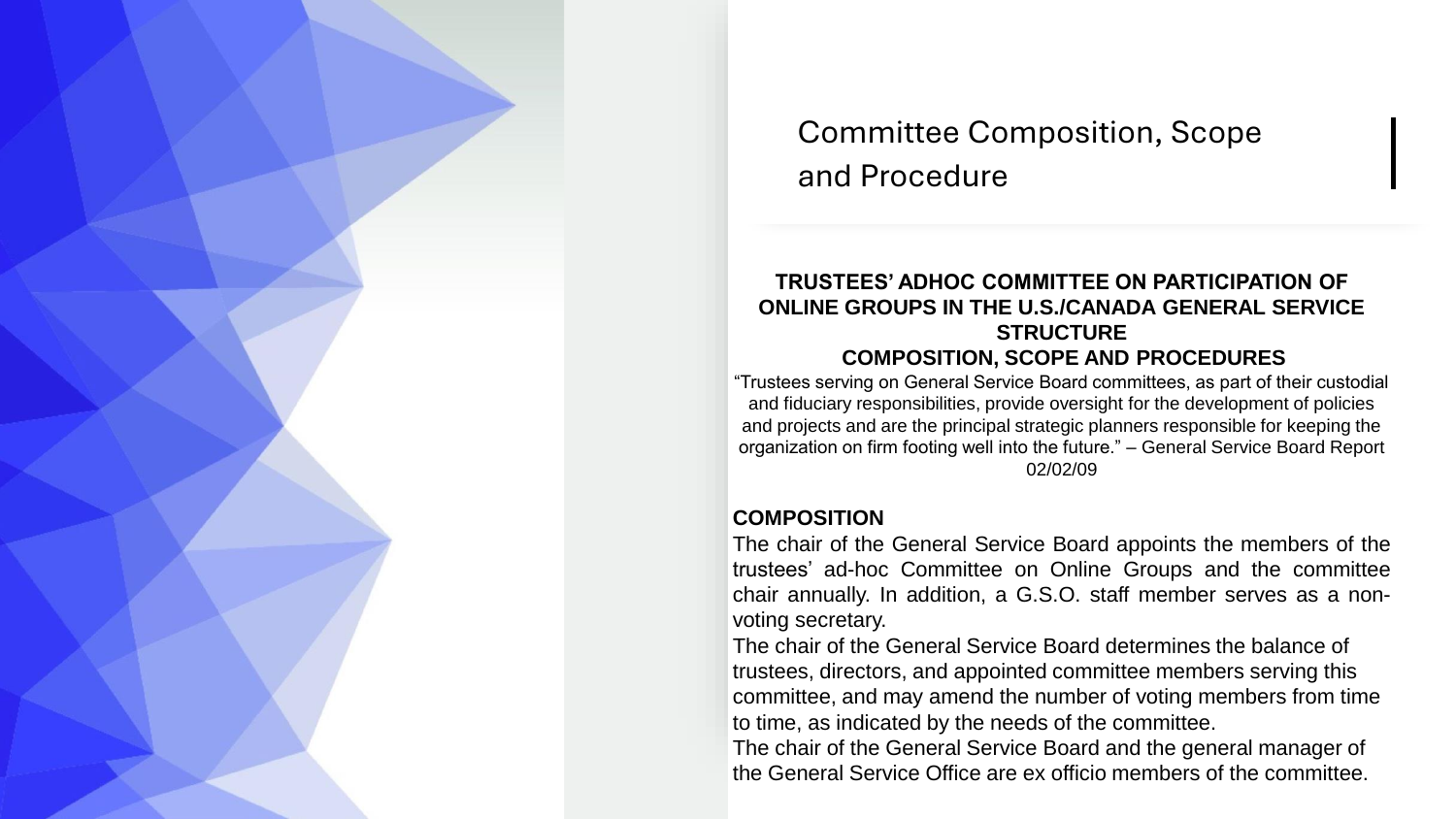Committee Composition, Scope and Procedure (con't)

#### **SCOPE**

This General Service Board ad hoc committee will explore future possibilities for the participation of online groups in the U.S./Canada General Service structure.

This committee will aid the General Service Board by implementing Advisory Actions of the General Service Conference and bring forth recommendations related to its scope for the General Service Board and the General Service Conference, when appropriate.

The recommendations of this ad hoc committee will be pertinent to assisting groups who ask to be listed within the groups preferred district and area with the default option being the location of the groups primary contact, and participation of online groups in the U.S./Canada General Service Structure.

This committee will review all aspects of service to online/virtual A.A. groups, and the committee will make recommendations for changes and improvements when through careful deliberation it is deemed necessary. The committee recognizes this entire scope will need to draw upon and be enhanced by the shared experience of individuals and online/virtual groups.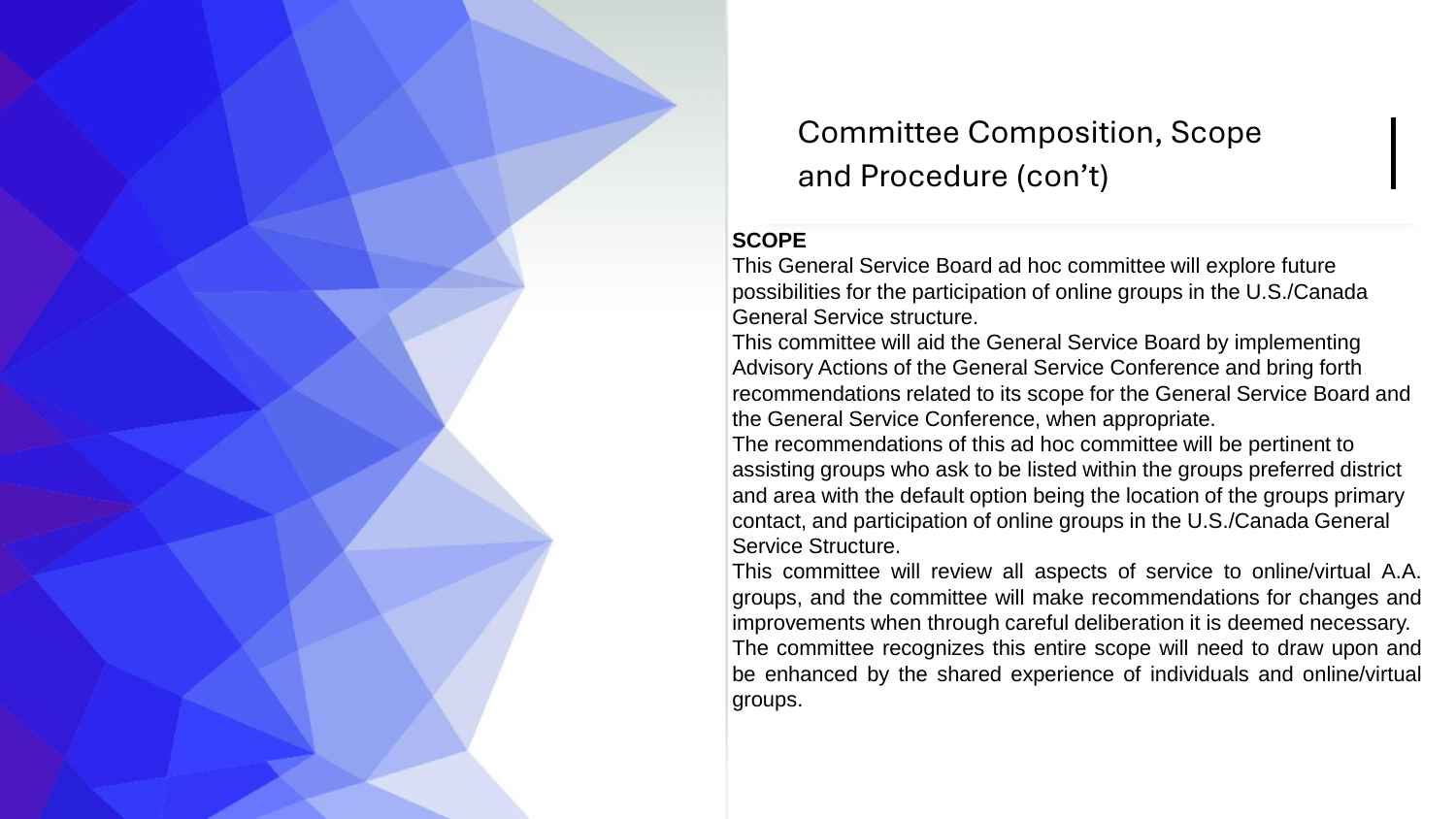

# Committee Composition, Scope and Procedure (con't)

#### **PROCEDURE**

1. To meet as needed at the discretion of the ad hoc committee chairperson.

2. The committee chairperson may appoint subcommittees with a designated chairperson to undertake specific projects, and then to report its recommendations or findings back to the committee. Subcommittees often meet virtually. The committee chair is an ex officio member of all committee subcommittees.

3. When voting the committee will adhere to the principles outlined in Warranty Four of our Twelfth Concept and will use two-thirds as the requirement for substantial unanimity.

4. The committee's housekeeping items will be addressed using a simple majority vote.

"In keeping with the role of trustees serving on General Service Board committees, committees are encouraged to use staff whenever possible to develop projects with oversight and direction provided by the committee. Subcommittees should ONLY be constituted when a higher level of committee input into the development of a project is desired." – General Service Board Report 02/02/09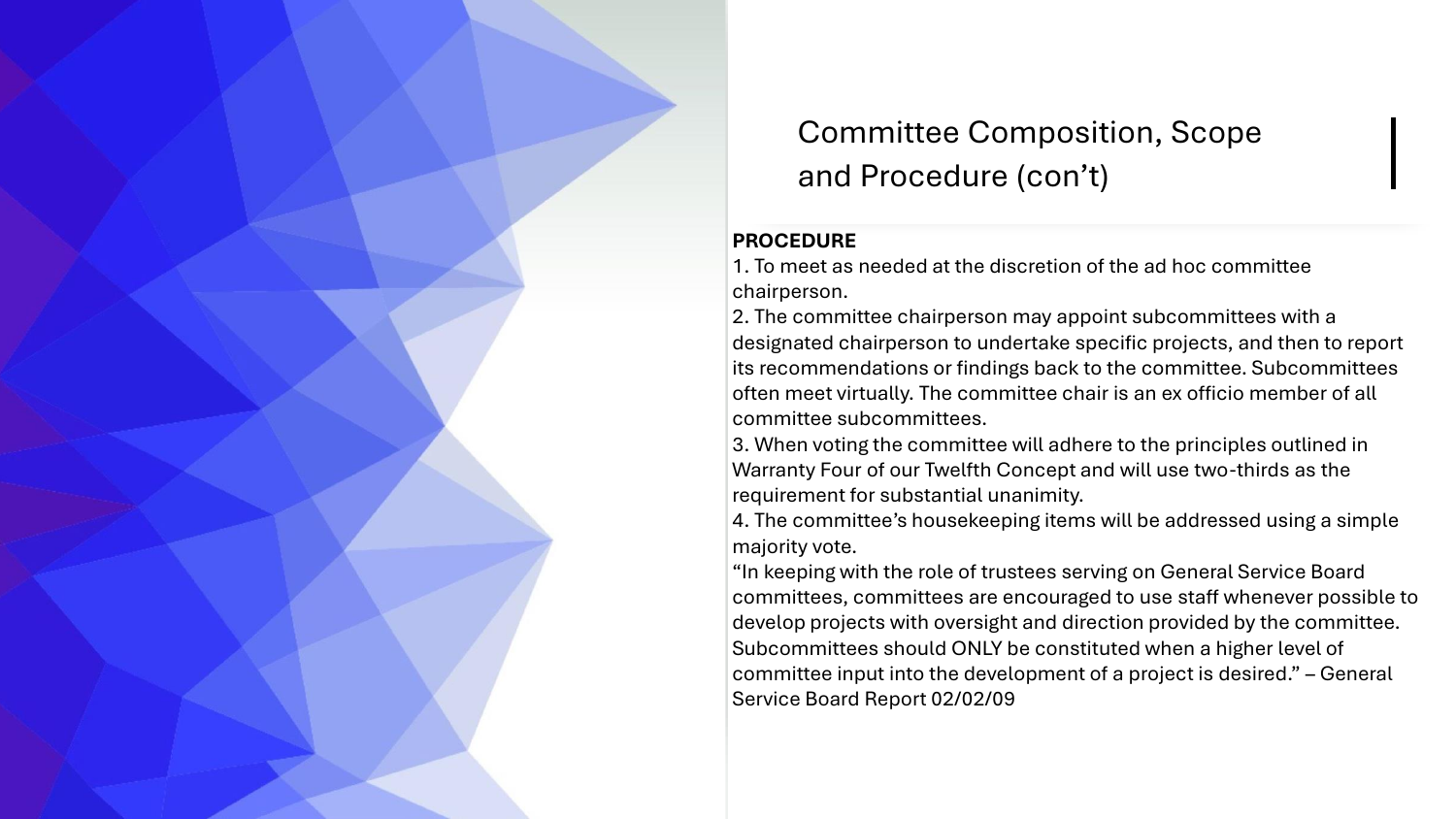![](_page_6_Picture_0.jpeg)

# What The Committee Has Been Doing So Far

Meeting with the Working Group

Meeting with OIAA (Online Intergroup of AA)

Gathering information from other fellowships

Gathering information from other countries

Reviewing submissions made to the **Conference**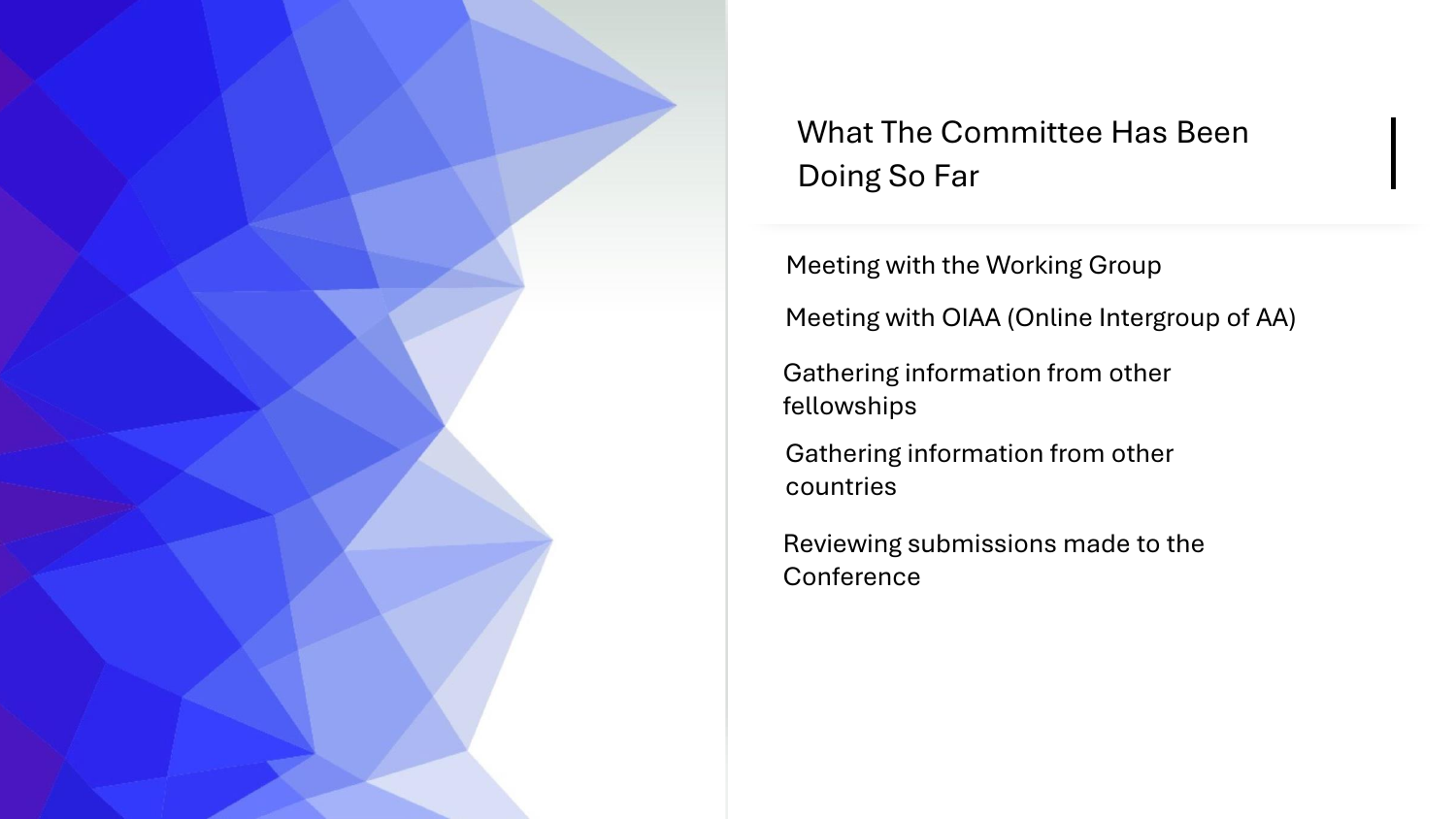![](_page_7_Picture_0.jpeg)

# Submissions for Conference consideration: Virtual Areas

The current process for forming a new Delegate Area is outlined as follows in the Service Manual, page 108 and 109

FROM SERVICE MANUAL, APPENDIX F:

NEW DELEGATE AREA

#### FORMING A NEW DELEGATE AREA

If the A.A. population seems to have grown to the point where the current delegate and other trusted servants can no longer provide adequate service and communication, there may be local interest in forming a new area. In such a case, the area committee or Committees involved may write to G.S.O. and request an application for an additional delegate area.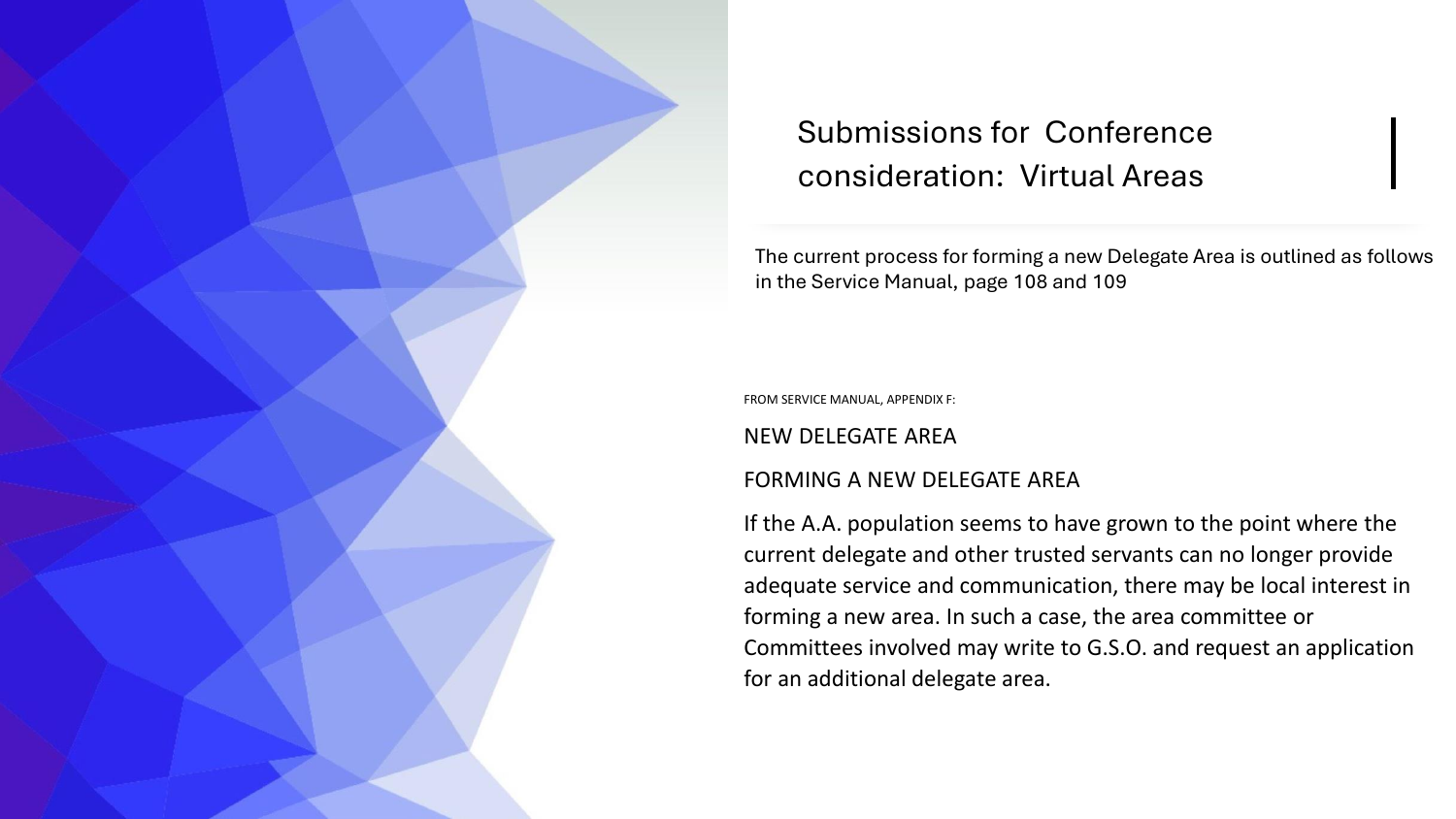![](_page_8_Picture_0.jpeg)

Submissions for Conference consideration: Virtual Areas con't

This four-page application form requests detailed information about the current area structure:

- How often assemblies are held
- Whether there is an alternate delegate
- How often district meetings are held
- Number of active DCMs and whether they assist the delegate and alternate delegate
- Number of active GSRs in the area
- Geographical and A.A. population information about the area and its pattern of growth over

the past five years, broken down to yearly figures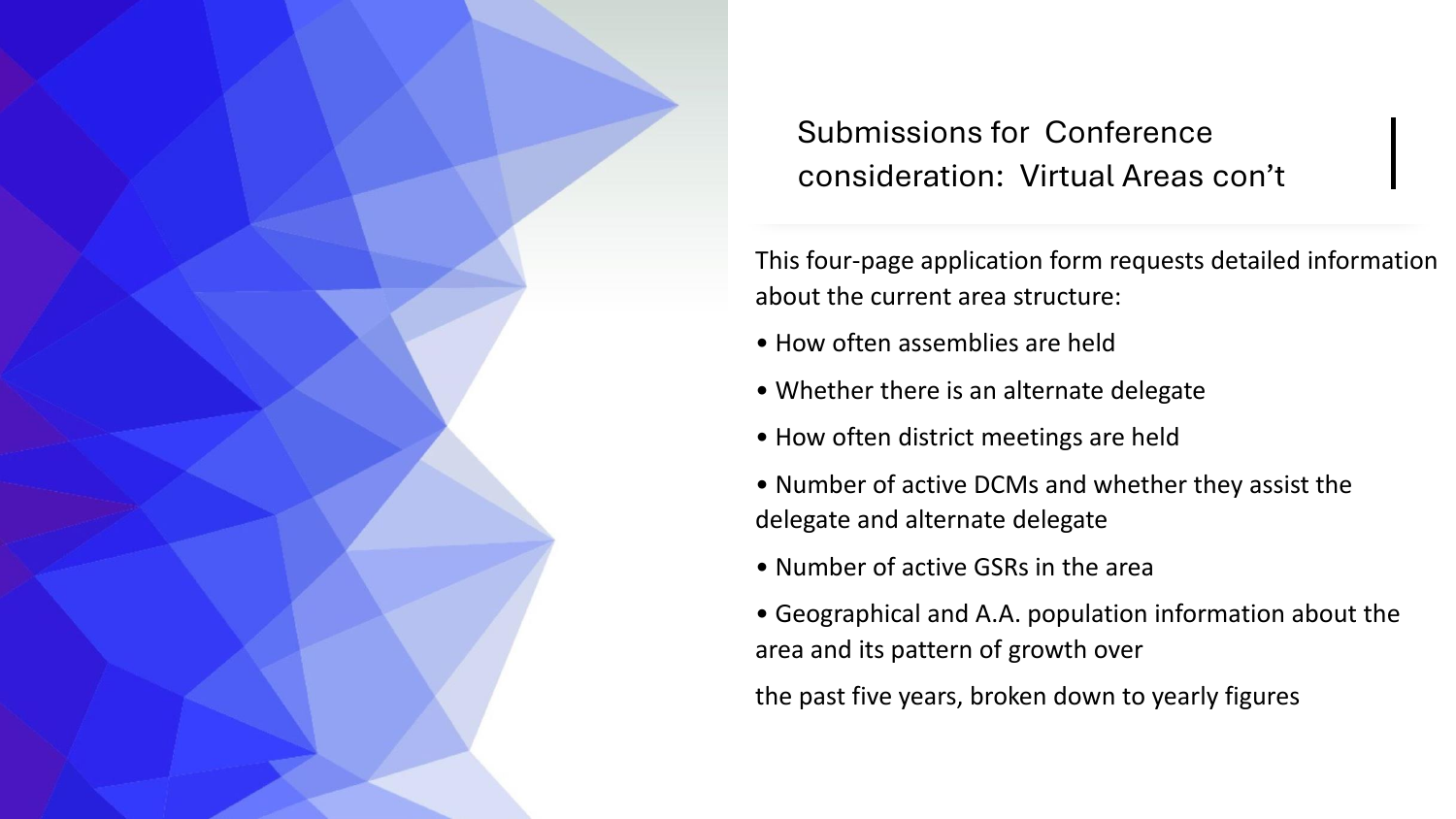Submissions for Conference consideration: Virtual Areas con't

The application form is designed to determine problems regarding geography and A.A. population, as well as whether or not the current area service structure is as well developed as it might be to provide support for the delegate.

When such a request came up at the 1961 Conference, a memo from co-founder Bill W. provided background on the subject. Bill wrote (in part): "It should be reemphasized that the Conference is not a political body, demanding a completely rigid formula of representation. What we shall need will always be enough delegates at the Conference to afford a reliable cross section of A.A. plus enough more to make sure of good local communication."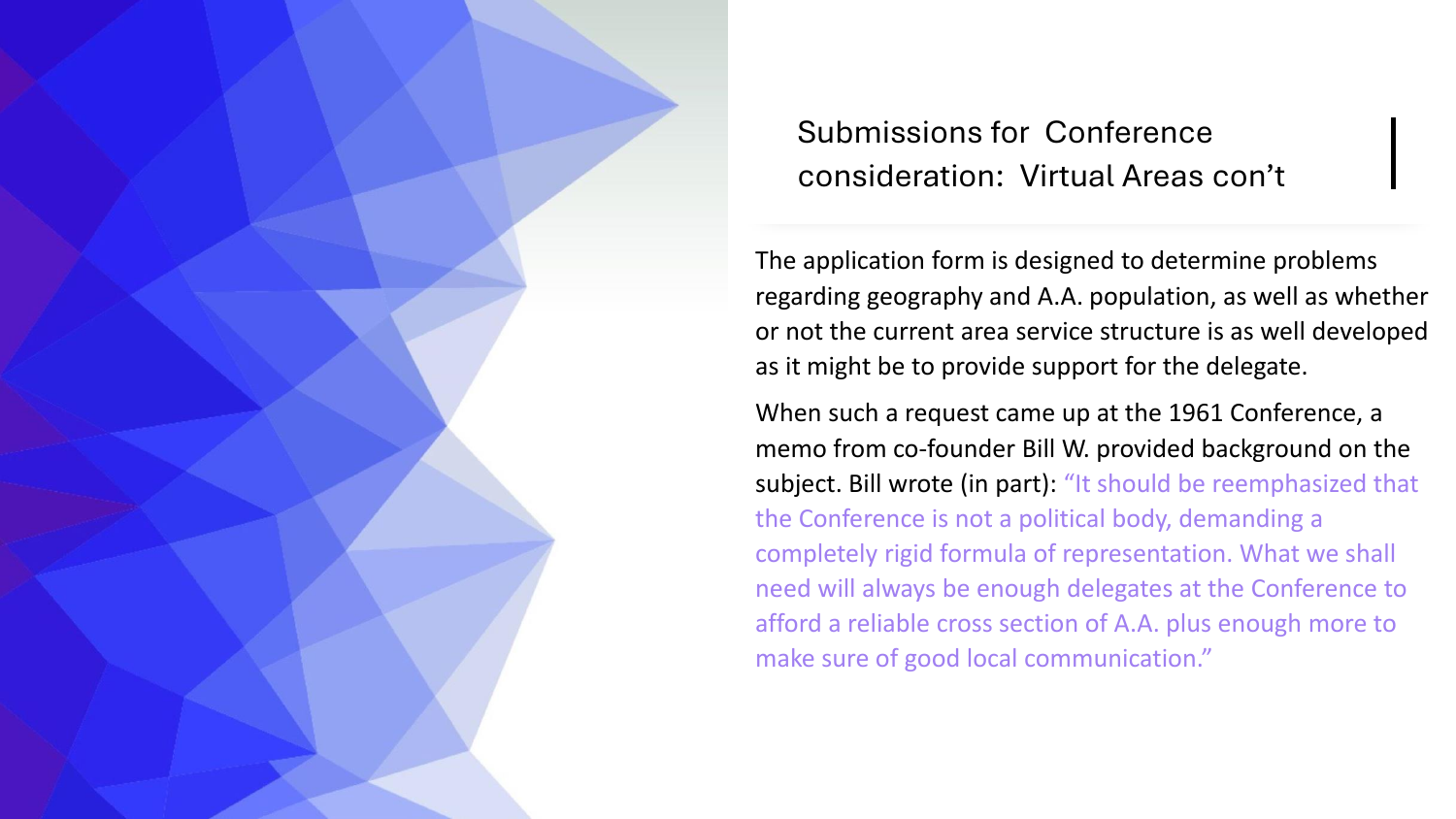![](_page_10_Picture_0.jpeg)

#### Submissions for Conference

TO: Conference Policy/Admissions Committee<br>General Service Office<br>P.O. Box 459 **Grand Central Station** New York, NY 10163

APPLICATION FOR ADDITIONAL DELEGATE AREA Please return to G.S.O. no later than January 1<sup>st</sup> preceding the General Service Conference

When completing this form, the Area may add response space as needed. Responses should be typed or printed, with clear and concise details. Inclusion of applicable dates is helpful.

Date

(Area)

1. Reasons and origin of request for additional delegate area.

2. What measures has the area taken to resolve the area's specific problems short of adding an additional delegate area?

When?

From:

What were the results of those measures?

3. Number of groups in current area:

- 4. Describe the process by which the area decided to submit this application.
	- a. Number of groups that participated in the request for a new delegate area.

(2) Against

(3) No Opinion

(4) Comments of minority opposing new delegate area:

b. Past Delegates' Comments:

- c. Regional Trustee's Comments:
- 5. Over the past twelve (12) months:
	- a. What was the average number of G.S.R.s present at area assemblies?
	- b. How many G.S.R.s were present at the assembly that approved this application?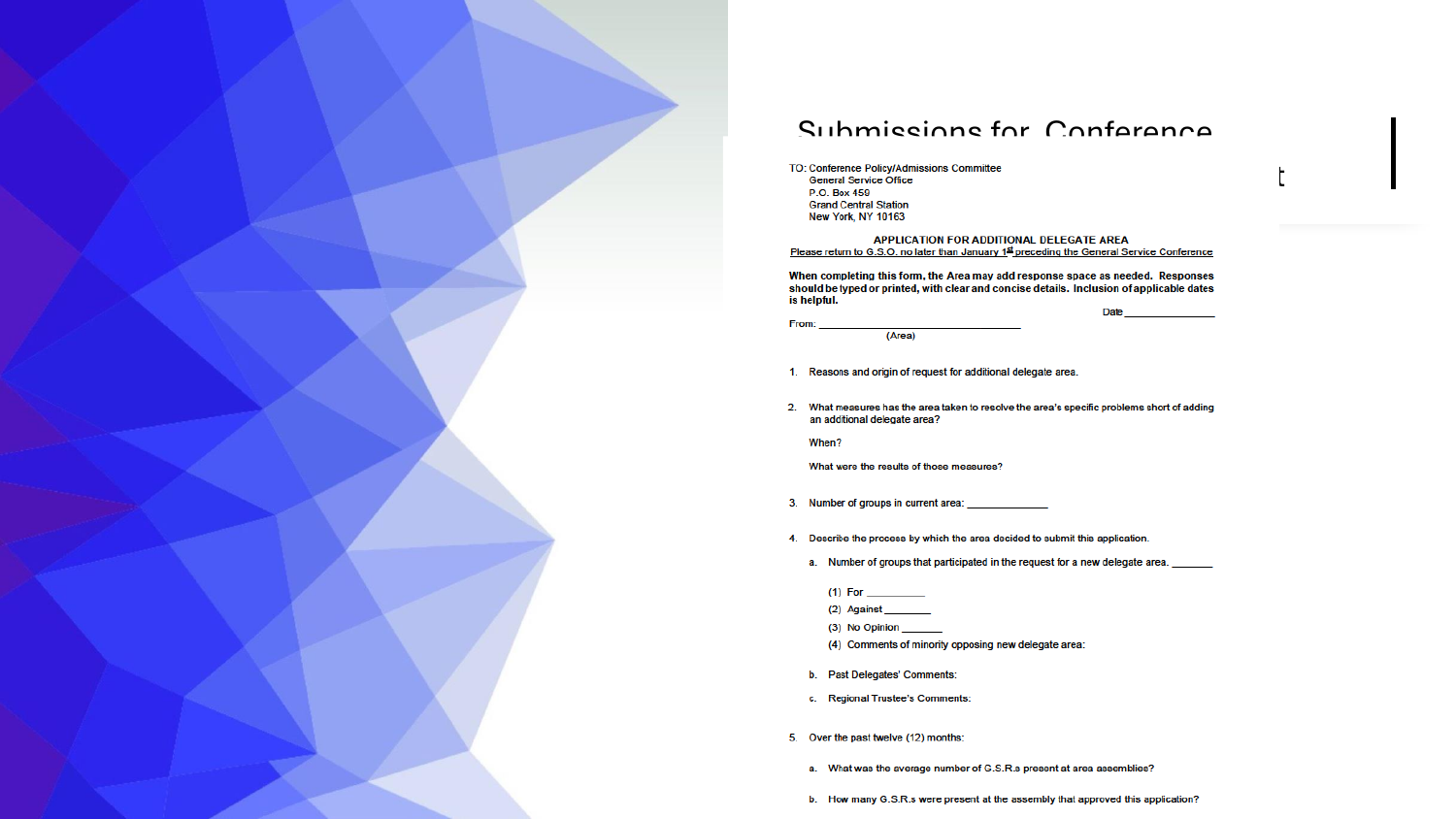![](_page_11_Picture_0.jpeg)

### The "New" New Group Form

#### **U.S. and Canada**

#### **G.S.O. NEW GROUP LISTING GUIDELINES / FORM**

Thank you for wanting to list your group with the U.S./Canada General Service Office (G.S.O.) It is the practice of the G.S.O. to list groups and not meetings. Listing provides a wider opportunity for communication between your group, G.S.O., and the General Service Structure which will help the alcoholic who still suffers. Before filling out the new group form below, here are a few good things to know:

This form is for the U.S./Canada Service structure. The U.S./Canada structure is just one of many A.A. entities around the world. If your virtual group is based outside the U.S. and Canada, we suggest that you contact the office in that country. If your group is based outside the U.S./Canada or your group has no geographic location, and you wish to communicate with G.S.O. you can contact the G.S.O. International desk.

G.S.O. is often asked. "Will filling out this form ensure my aroup appears in local meetings lists?" The answer is no. This form is only so that communication can flow between your group and the U.S./Canada Service structure (your district, your area, and your G.S.O.) Please contact the local A.A. entity that publishes meeting lists such as your local intergroup/central office, district, or area. Many of them also share information with the Meeting Guide App.

This form asks groups to designate their preferred district and area. The U.S./Canada structure is comprised of 93 geographic areas and each area is made up of a number of districts. In-person (including hybrid) groups generally use geographic proximity to decide their district and greg. It varies for virtual groups since they are non-geographic in nature. If a group originated in a locale and feels rooted there the group may want to approach the local district about participating. Recently some areas have created non-geographic districts for virtual groups. If a group does not designate a preferred district and area, the default option will be using the location of the group's primary contact.

Area Registrars are often a crucial first point of contact for A.A. groups. Area registrars develop and maintain records of all groups in their area through Fellowship Connection, a user-friendly interface that facilitates information sharing between greas and G.S.O. Your group's information will be entered into Fellowship Connection and is available to your area delegate and district committee member (DCM). Contact information for your area registrar and other trusted servants can be found on your area's website. List of area websites.

Experience shows it's best if a group has a good start before asking to be listed. Many groups wait until they've been meeting for a month or two before filling out this form. The pamphlet "The A.A. Group" can be a helpful guide to groups and covers four main areas: what an A.A. group is; how a group functions: group relations with others in the community: and how the group fits into the structure of A.A. as a whole

G.S.O. lists A.A. groups and not meetings. Shared experience is that holding A.A. meetings is one function of a aroup. An A.A. Group is a meeting that participates in the General Service Structure and provides Twelfth Step services that extend beyond the regular meetings times.

It is good to keep in mind the long form of Tradition Three: "Our membership ought to include all who suffer from alcoholism. Hence, we may refuse none who wish to recover. Nor ought A.A. membership ever depend upon money or conformity. Any two or three alcoholics gathered together for sobriety may call themselves an A.A. group, provided that, as a group, they have no other affiliation."

The form asks for a primary contact. Often groups choose their General Service Representative (G.S.R.) as the group's primary contact, but any group member can serve as the primary contact if they can provide a current email address. An email allows G.S.O. to send the group helpful information and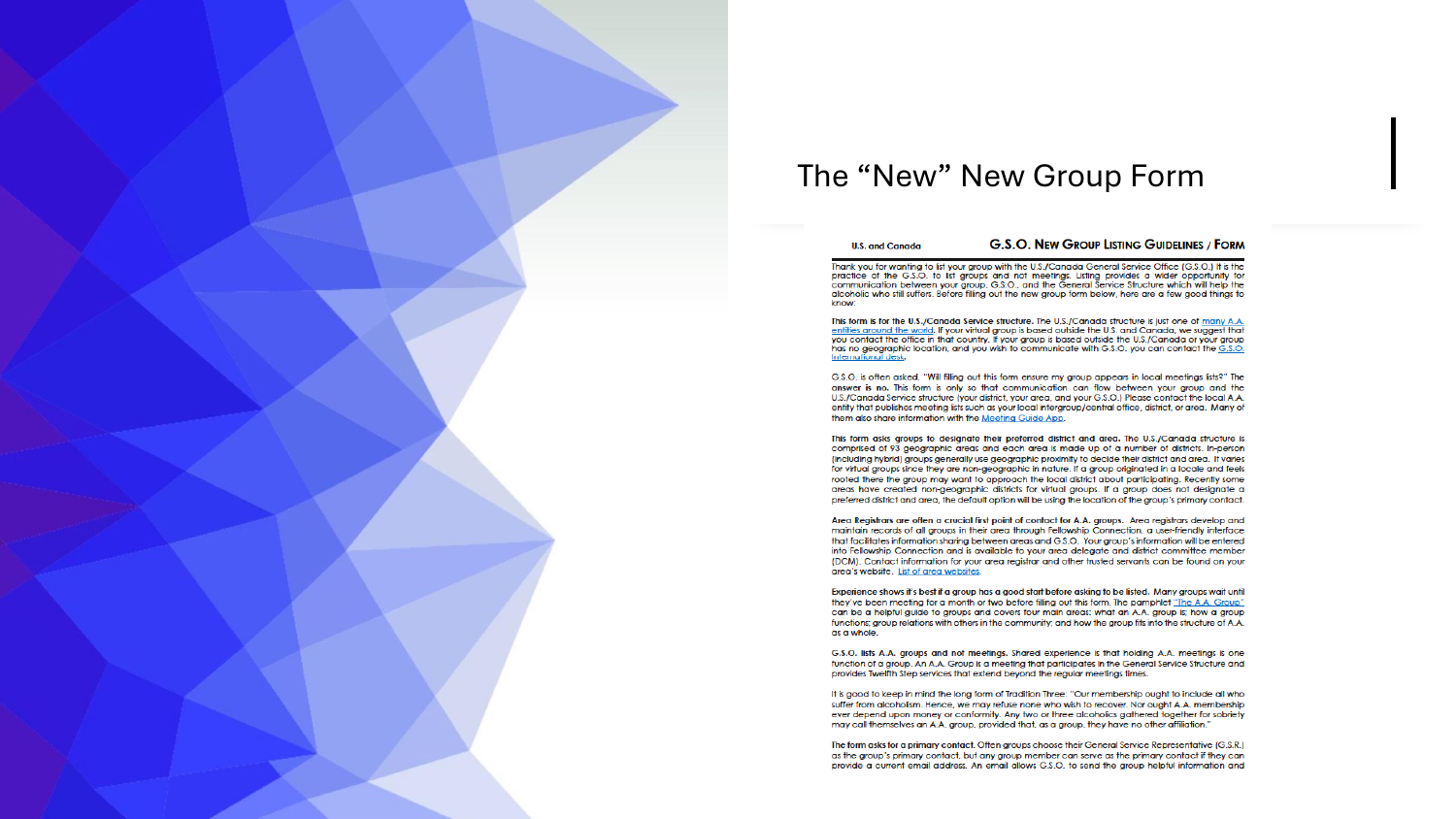#### **General Service Office Working Group**

Tasked with the following Advisory Action:

*The U.S./Canada General Service Structure recognize online groups and encourage their participation, listing those groups who ask to be listed within the group's preferred district and area, with the default option being the location of the group's primary contact. This supersedes the 1997 Advisory Action that designated online groups as "International Correspondence Meetings."*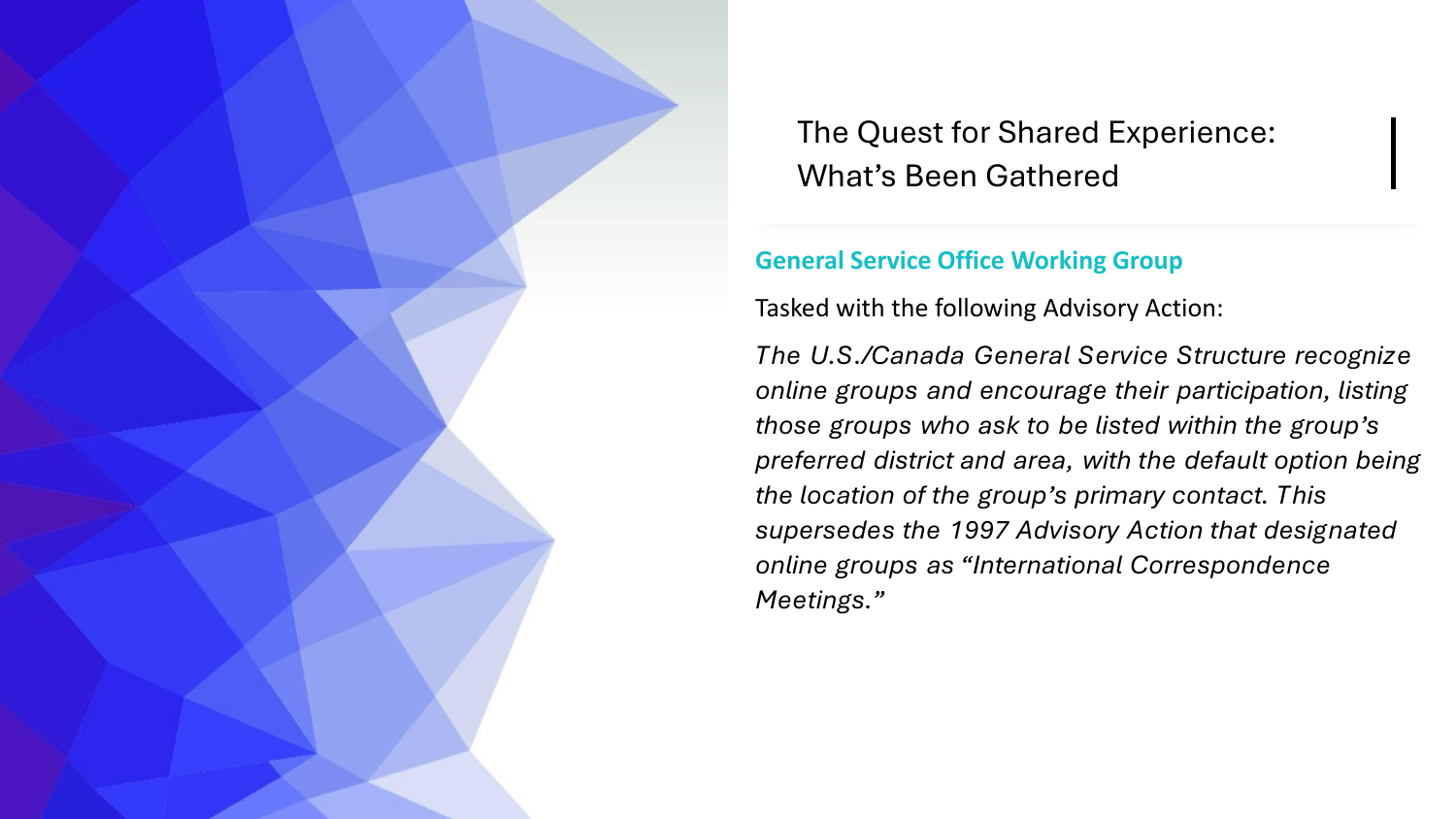### **General Service Office Working Group (con't)**

#### **Implementation:**

The first order of business: creating a New Form titled "G.S.O. New Group Listing Guidelines/Form." This new form is both service material and a listing form in one. Discussion points include listing in the U.S./Canada service structure, meeting lists versus listing for communication purposes throughout our service structure, it explains the recent advisory action regarding online groups, has suggestions for how new groups can make a good start, helps inform the discussion of a group versus a meeting and of course the form itself which assists all groups including online groups list with G.S.O.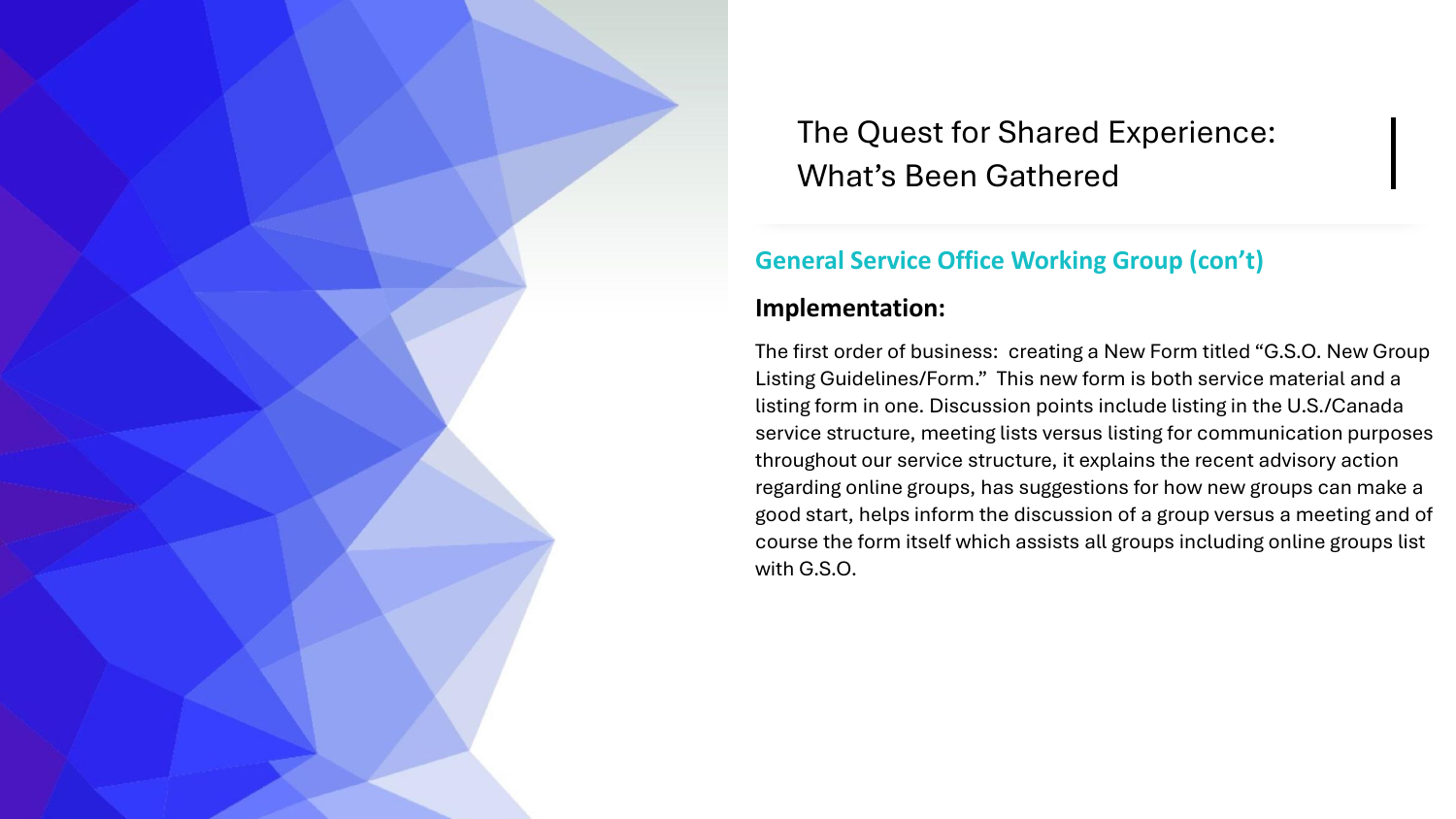## **General Service Office Working Group (con't)**

# **Challenges:**

The Working Group has consistently come across the question of geographic service structure with non-geographic groups and how to most effectively help facilitate that conversation. From an international perspective, the office continues to get inquiries from members from other countries wanting to weigh in on our Conference and list with us. The working group has also frequently been asked about how to allow an international member to be a G.S.R. Considering we are a U.S./Canada structure and as far as listing goes, we only have the capacity to list those trusted servants in the U.S. and Canada. The biggest challenge the working group has come across is an advisory action that gives direction but also asks the G.S.O. to list groups in districts and areas we have not even had the chance to communicate in detail with or they themselves are just starting to have conversations about. We are all learning…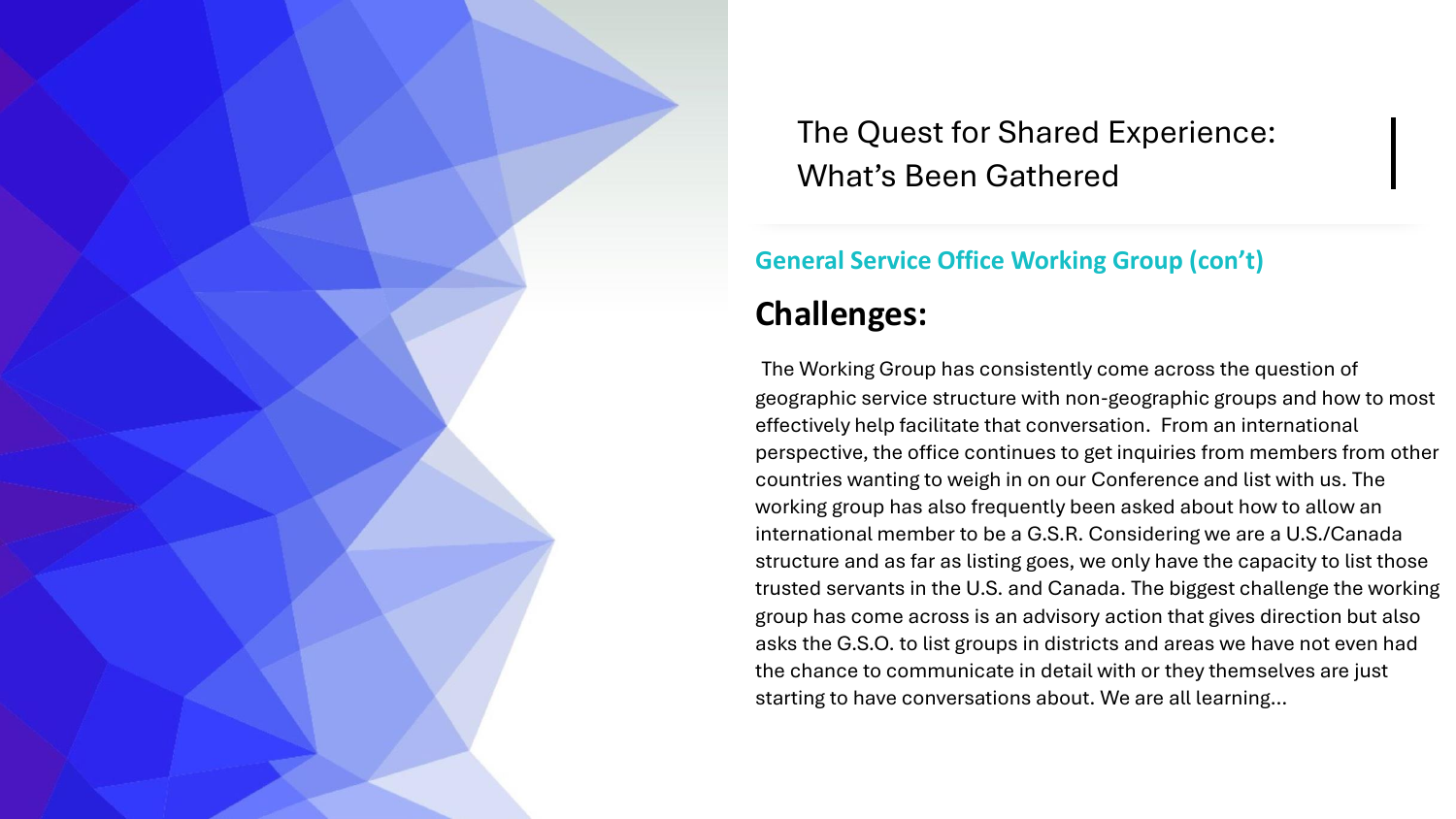#### **Online Intergroup of AA**

From the OIAA WebSite *"The first AA meetings online used Bulletin Boards and were around 1986. Email groups started forming in the early nineties and the development of the worldwide internet rapidly fueled the growth and variety of groups. The first online AA group, Lamp-lighters, was formed in 1990, and has met by email continuously since then. Now there are hundreds of AA groups with thousands of members, connected together through this Online Intergroup. Using various mechanisms such as video conferencing, phone conferencing, message boards, email listserve, and chatrooms; the AA community is constantly connecting and finding new, creative ways to communicate the experience, strength and hope of recovery in Alcoholics Anonymous.*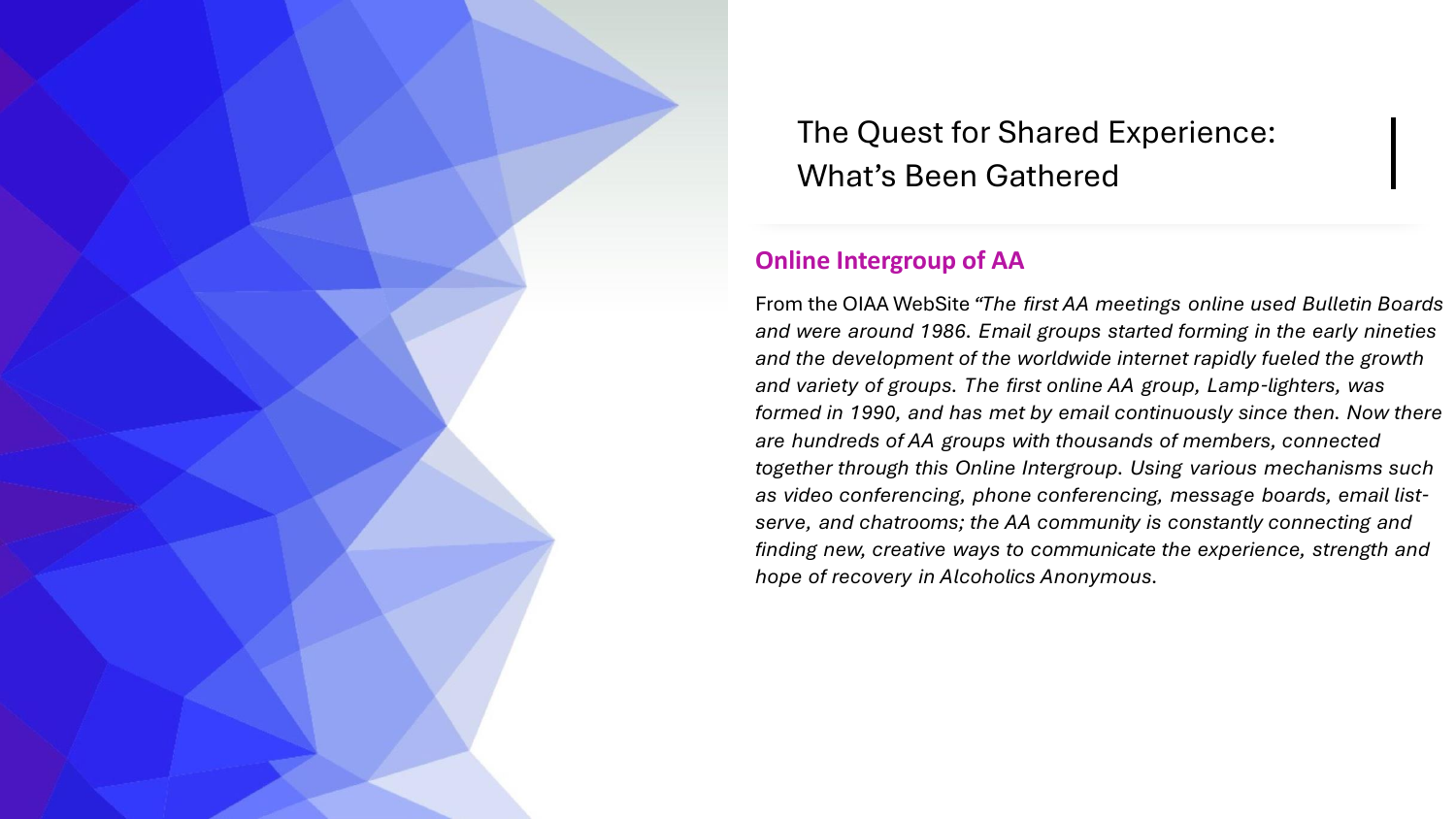### **Online Intergroup of AA (con't)**

Online Intergroup has organized active service committees, with a 12th Step Committee, PI Committee, Web Site Committee and others. While it cannot offer group's participation in the US/Canada General Service structure (and there was some frustration voiced in that regard), it does provide service opportunities.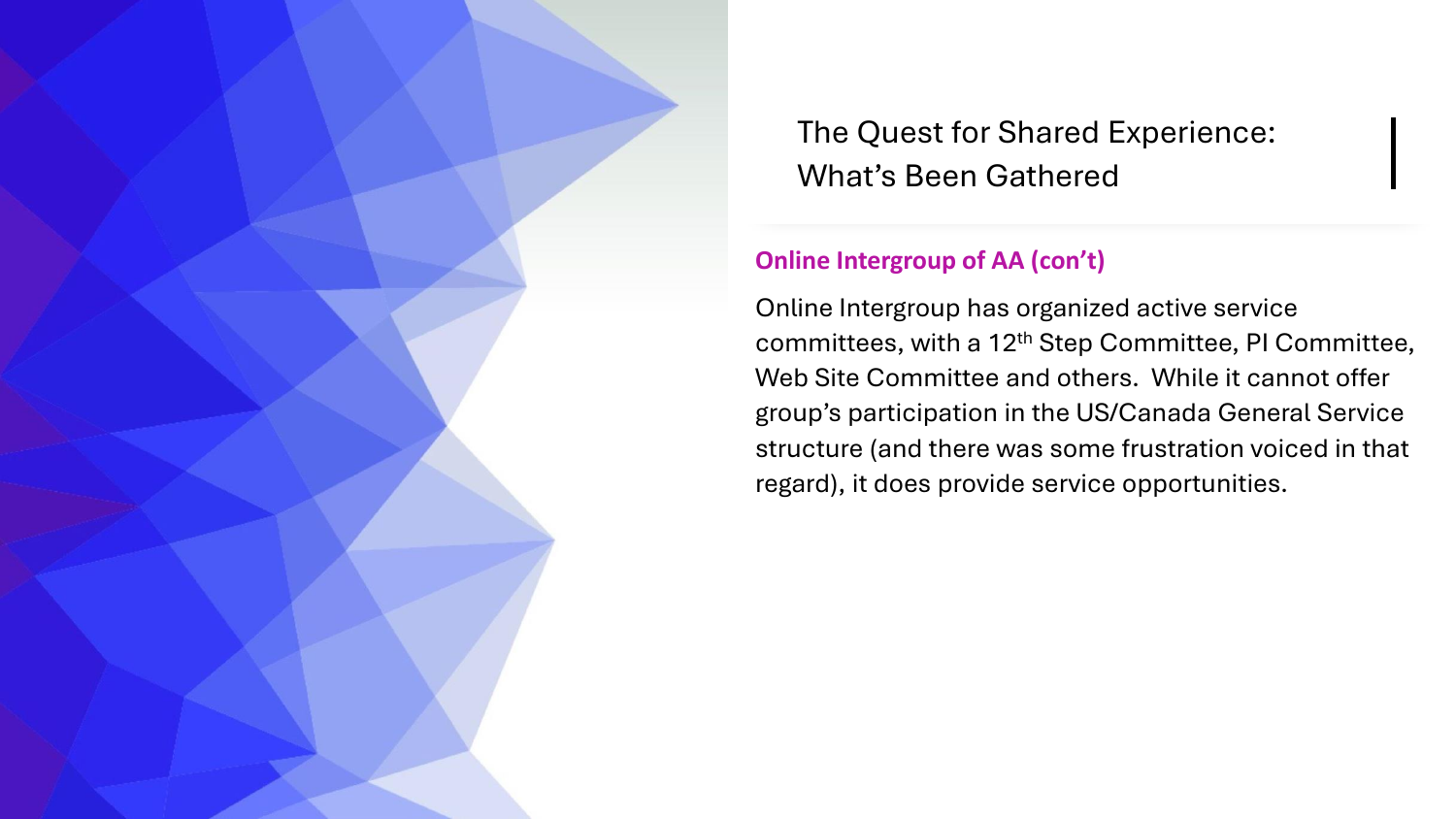**Other 12 Step Fellowships**

The Group Services desk stays in communication with other 12 Step Fellowships both through regular communication, and through the Day of Sharing (held last year on December 7). Some fellowships are in the same position as we are, transitioning and going through growing pains. Others are further along a path forward. Here is some shared experience. Please note that each of the Fellowships have their own structure – and all of them are different from our AA structure. Many of them for example, have a single World Service/General Service structure, so their experiences and solutions may not be directly applicable to the US/Canada situation. All fellowships were in agreement that the virtual world is part of a permanent reality.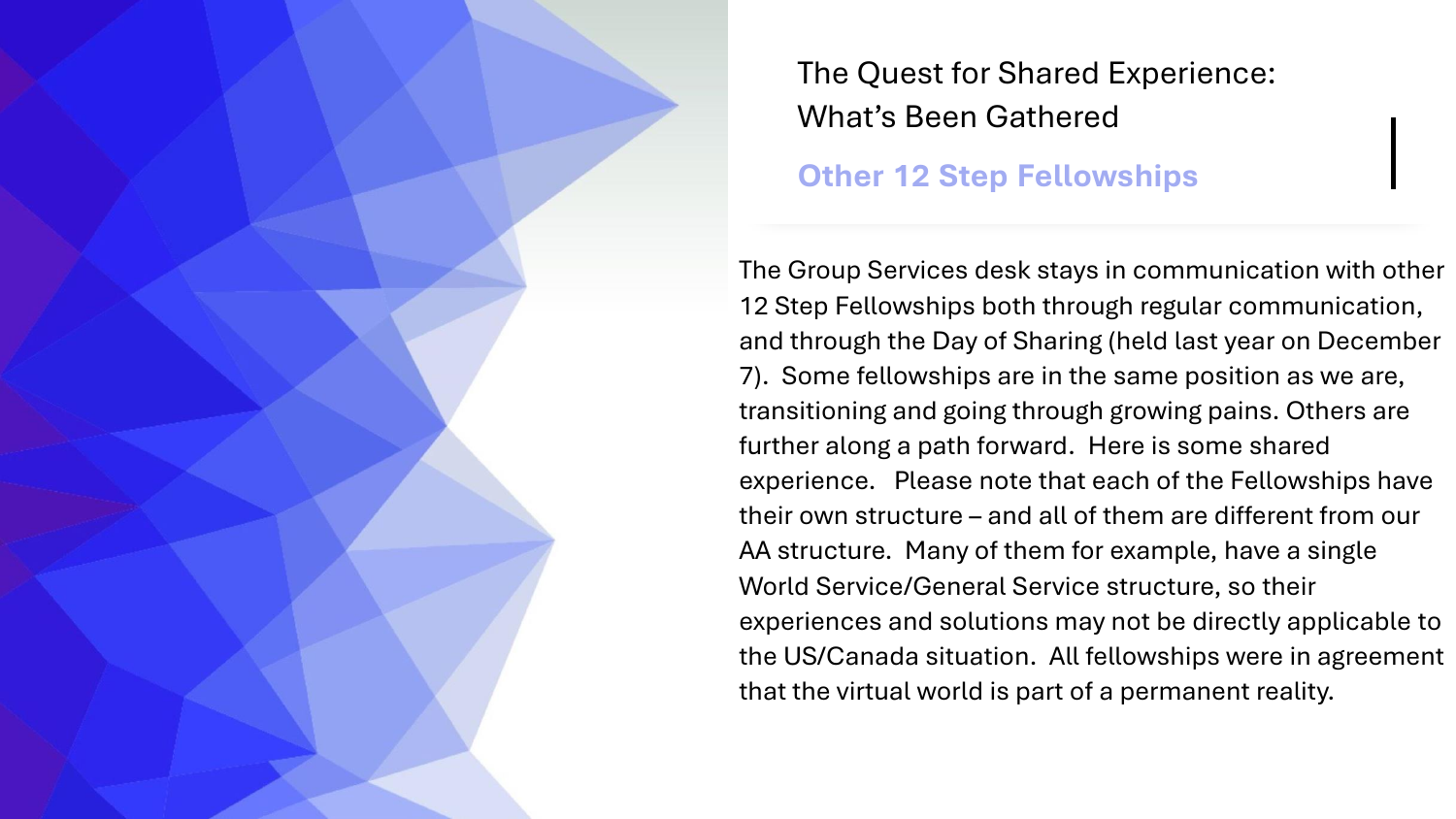**Other 12 Step Fellowships**

#### **Al-Anon Family Groups**

Al-Anon recently formed an electronic Area with 640 groups with 920 meetings. There are over 200 GR's (equivalent to G.S.R.'s). A temporary area chairperson was elected and will facilitate the assembly with elections for a delegate, chairperson, and secretary. The virtual groups include zoom, second life, phone, discord, what's app, skype, jitsi. The process was in place for a couple of years and the plan is to have the newly elected delegate to come to the GSC in April for official seating. Each Area is discussing what their process is and how they will connect their local structure and the virtual groups. International groups are allowed to participate currently but where in the International Structure there is willingness to list virtual groups, they are encouraged to create their own areas in their respective country. The group's contact needs to communicate in English, Spanish, or French.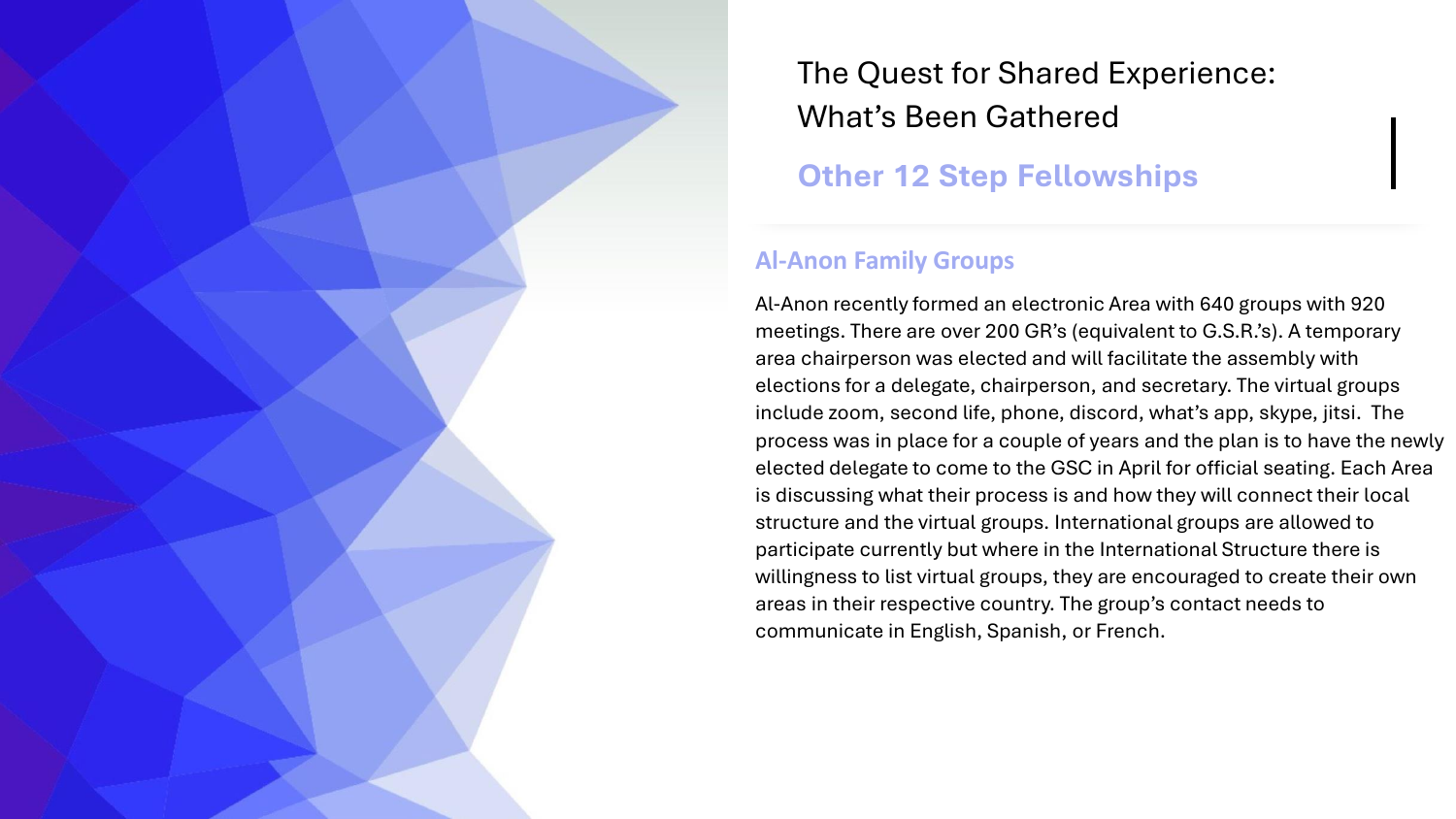**Other 12 Step Fellowships**

#### **Narcotics Anonymous**

NA has been collecting survey data to find out what is happening in its communities in terms of needs. They want to continue discussing how virtual meetings are connecting to NA by listening at this point, before developing policies and tools. That's very similar to where we are.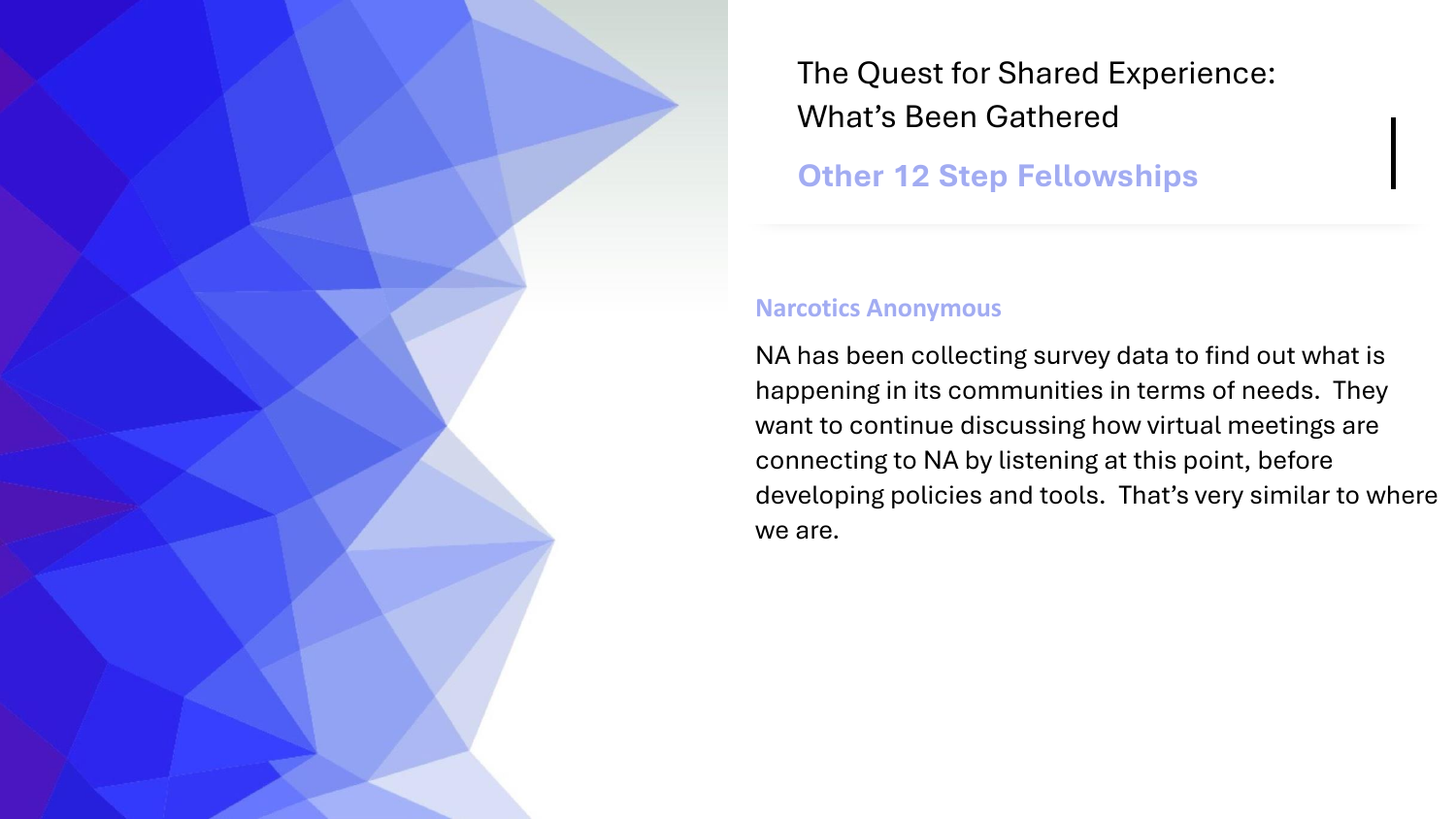**Other 12 Step Fellowships**

#### **Overeaters Anonymous**

OA Has a virtual Region with its own Trustee in its structure. They have had online meetings since the late 1990's. It was decided in 2018 to create a virtual region, with a dedicated trustee (their current trustee lives in Brazil). Virtual groups have the choice to affiliate with a land-based service board or intergroup, rather than a virtual one.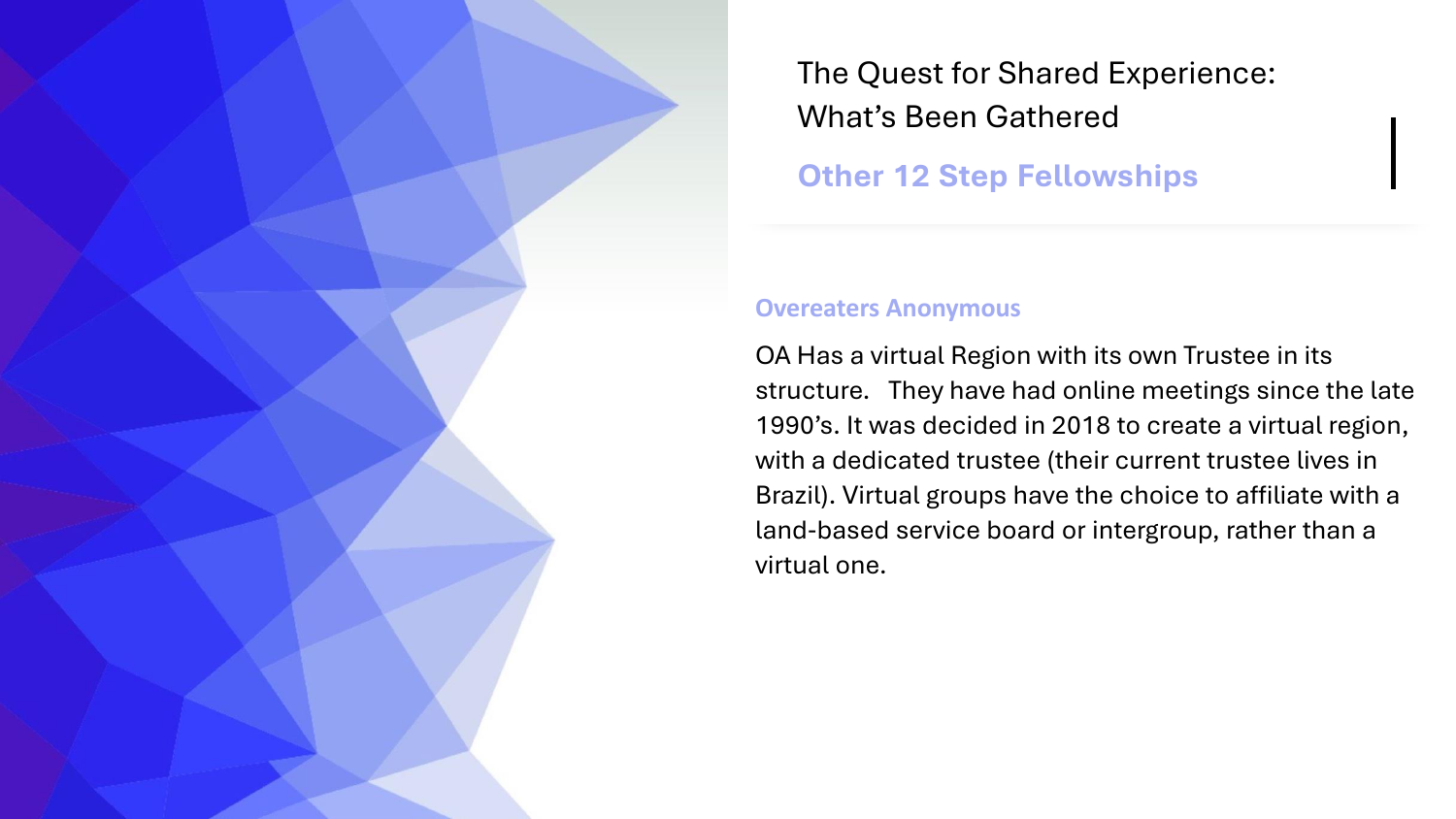**Other 12 Step Fellowships**

#### **Cocaine Anonymous**

CA's history with online and virtual meetings goes back to the early 1990s. Their groups joined CA's Pacific South Region, even though the Group's membership was spread across the globe. The Online Service Area (OSA) stayed fairly static at about 20 groups until the pandemic.

Within the first three months of the pandemic the OSA grew to approximately 80 Groups. During the pandemic the Board tried to steer away from any decision making that wasn't absolutely necessary, both to avoid creating governance and to allow the situation to play out.

Holland and the UK have both created online Districts, aligned to Areas within which their membership resides.

There is an Online Service Area Manual, and at the next CA World Service Conference, a suggestion to form an Online Services Committee may be put forward.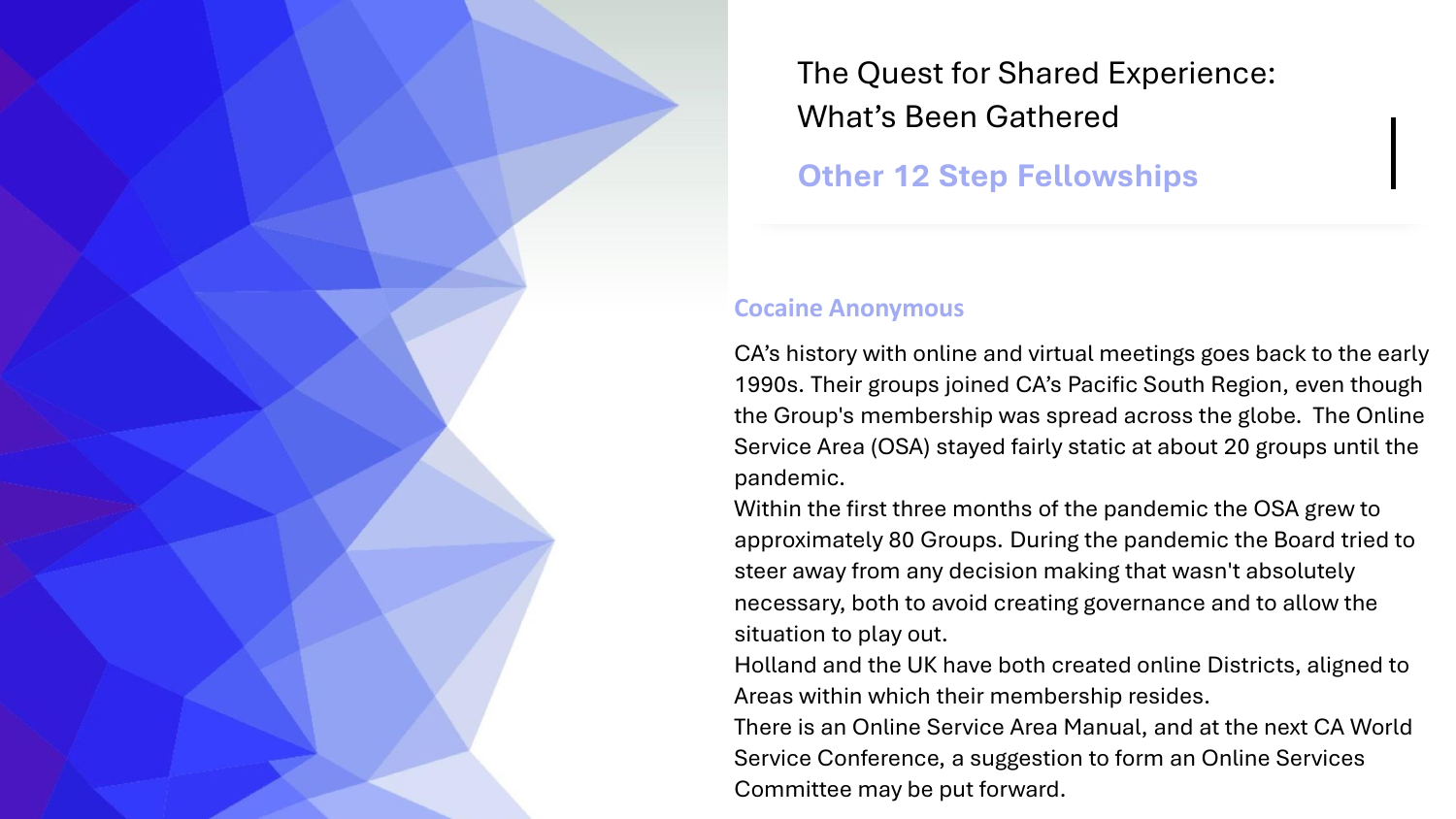# **INTERNATIONAL EXPERIENCE**

#### **European Service Meeting**

The Trustees at Large US and Canada attended the European Service Meeting, October 22-24/21, specifically to see if other countries are incorporating virtual groups into their service structure. Much as we are finding here, many ESM countries are unsure at this point what integration into a structure will look like. One comment that seemed to get general agreement was these questions will answer themselves, a solution will be found and structures will be created to support those solutions. Ireland has agreed to incorporate virtual groups into its structure. Portugal is still seeking a way to do that.

It was noted that the Central European Region – the English-speaking meeting of Continental Europe, who are part of the ESM, have long had both online meetings as well as regional participation in service as virtual groups. Their "First164yp" groups have been meeting using virtual technology for a number of years, and they send 2 representatives to Regional Assemblies.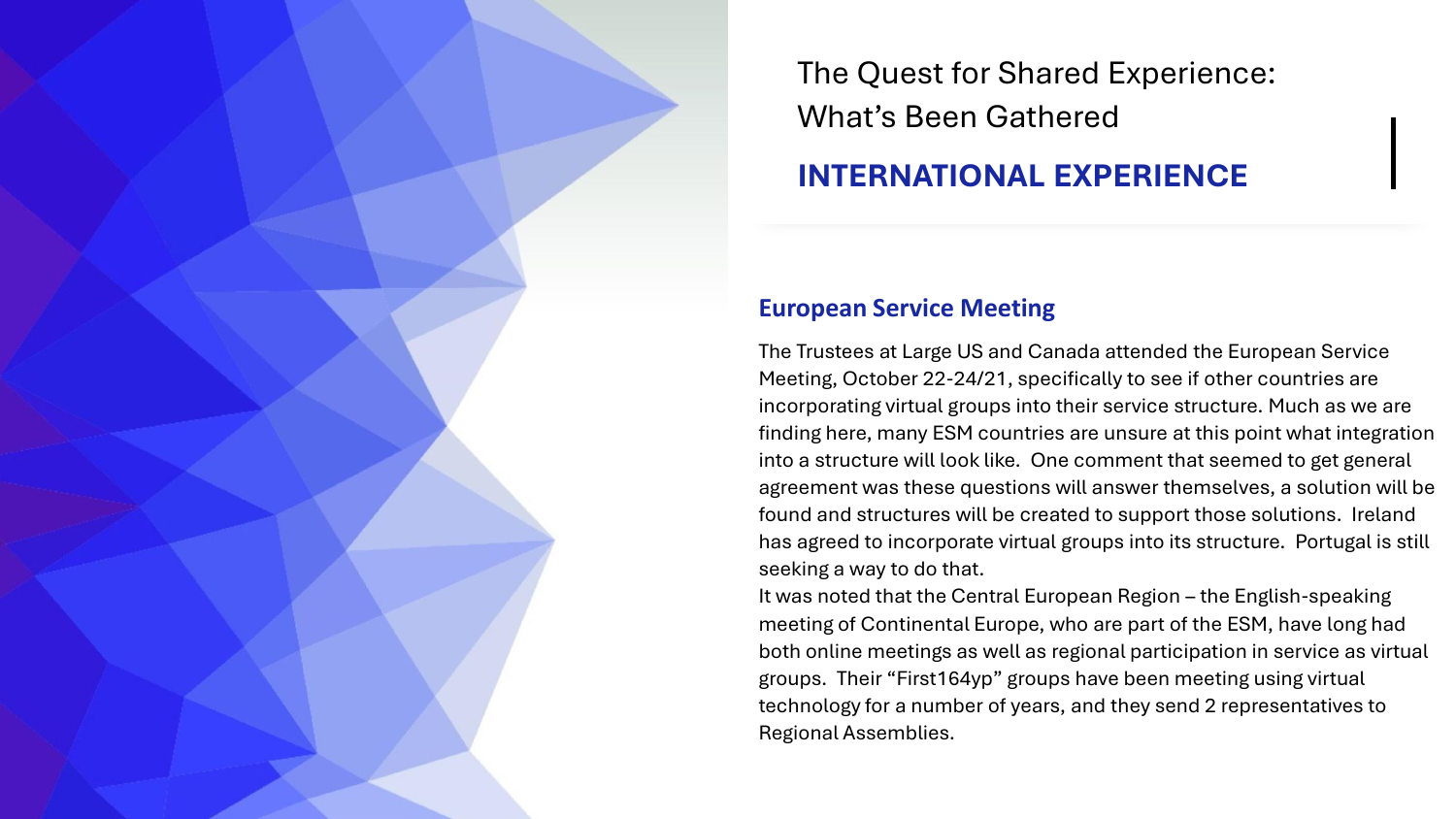## **INTERNATIONAL EXPERIENCE**

#### **REDELA(Meeting of the Americas)**

The countries in our home zone are in very different places in terms of their discussions about virtual groups (and meetings). Acceptance of them has not been universal, so for some countries, incorporation into the service structure is not an issue that is even on the radar yet. Other countries are, like us, seeking ways to make sure groups' voices are heard. In Brazil, many virtual groups want to become part of the structure, but there is also some resistance to the idea. Their GSB is working to find a way to build discourse. Other countries, such as Uruguay, are finding that virtual groups are participating through contributions, and are beginning to have group representatives. Argentina is, like us, working on a way to have virtual groups in the structure. The US and Canada Trustees at Large meet with their REDELA colleagues monthly, and will be updating as situations change.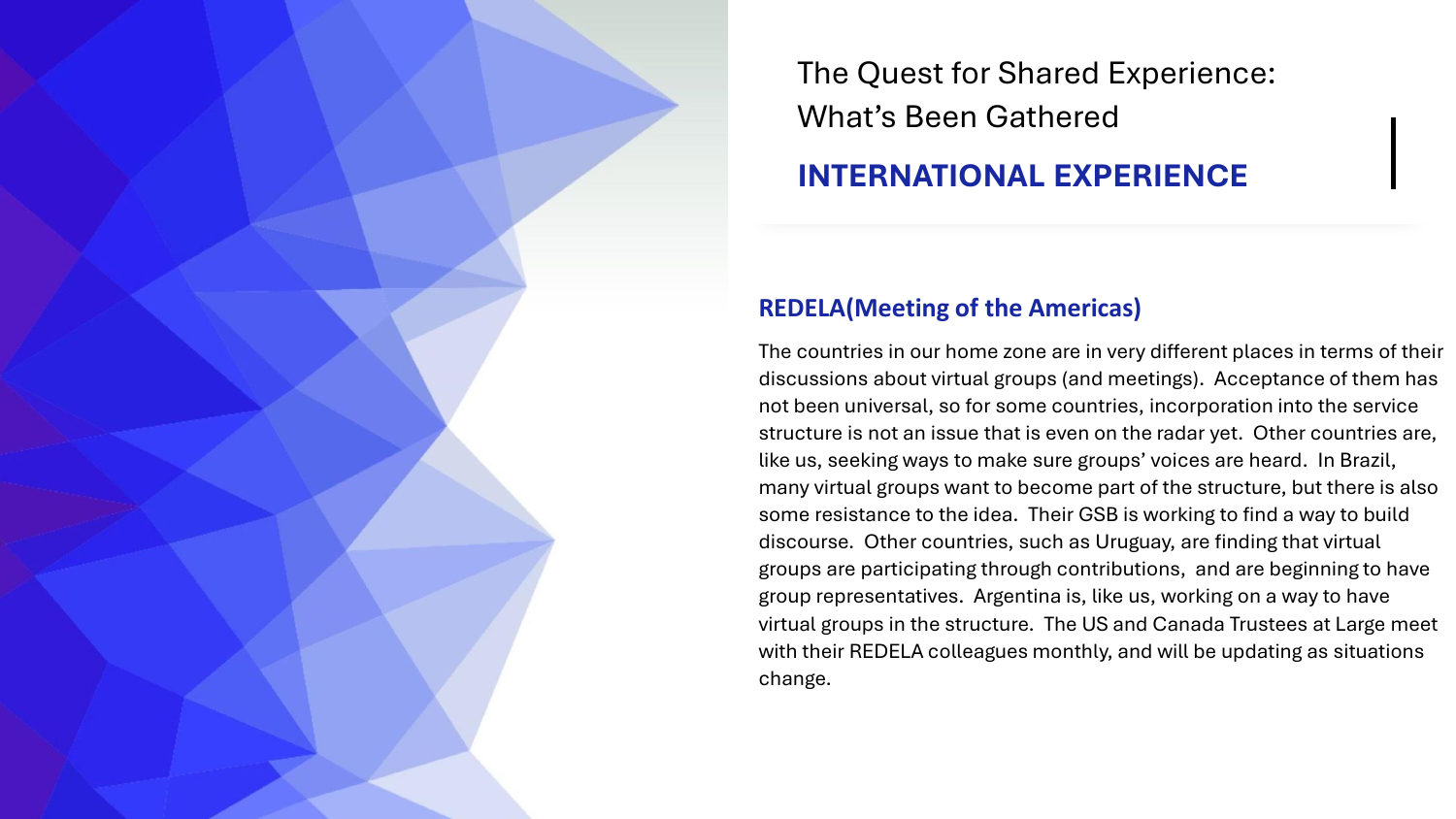What Do We Have and What Do We Need

### **Here's what we have:**

Currently in the G.S.O. database there are approximately **700** active virtual groups in the U.S./Canada General Service Structure. Virtual is defined as online and phone groups. All of these 595 virtual groups, like any other A.A. group have a district and an area they are listed with. Out of these **700** virtual groups more than **450** have a G.S.R. and **140** out of those 450 also have an Alt. G.S.R.

There are approximately **300** groups in our database that need to be contacted regarding what district/area they would like to be a part of since there is no address associated with them currently. This is because of the practice of listing virtual groups prior to the most recent General Service Conference.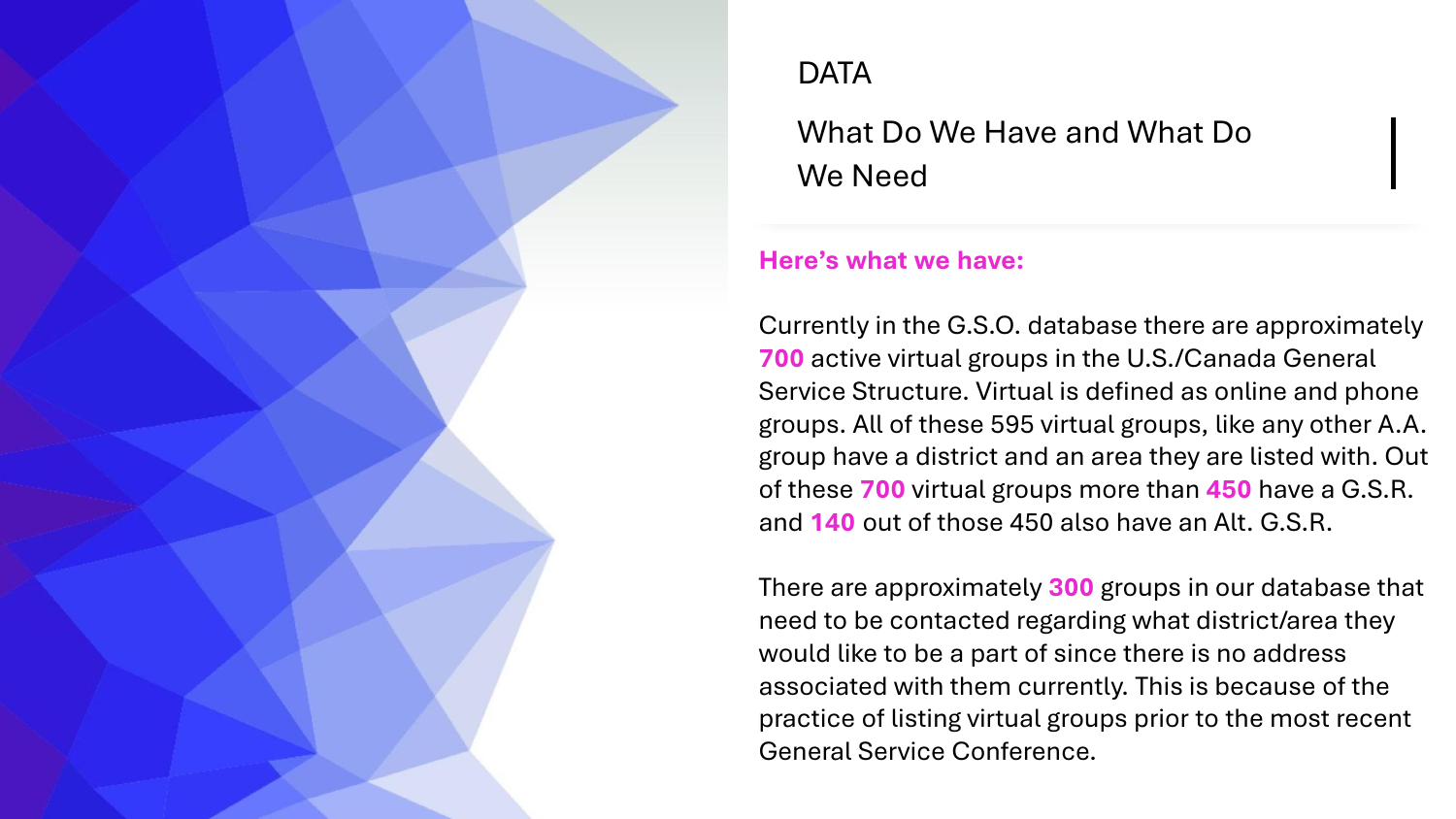![](_page_25_Picture_0.jpeg)

What Do We Have and What Do We Need

**Here's what we know:** By the numbers: Current group numbers across Areas

The highest number of groups in any given Area is **2300**

The lowest number of groups in any given Area is **159**

The average number of groups per Area is currently **765**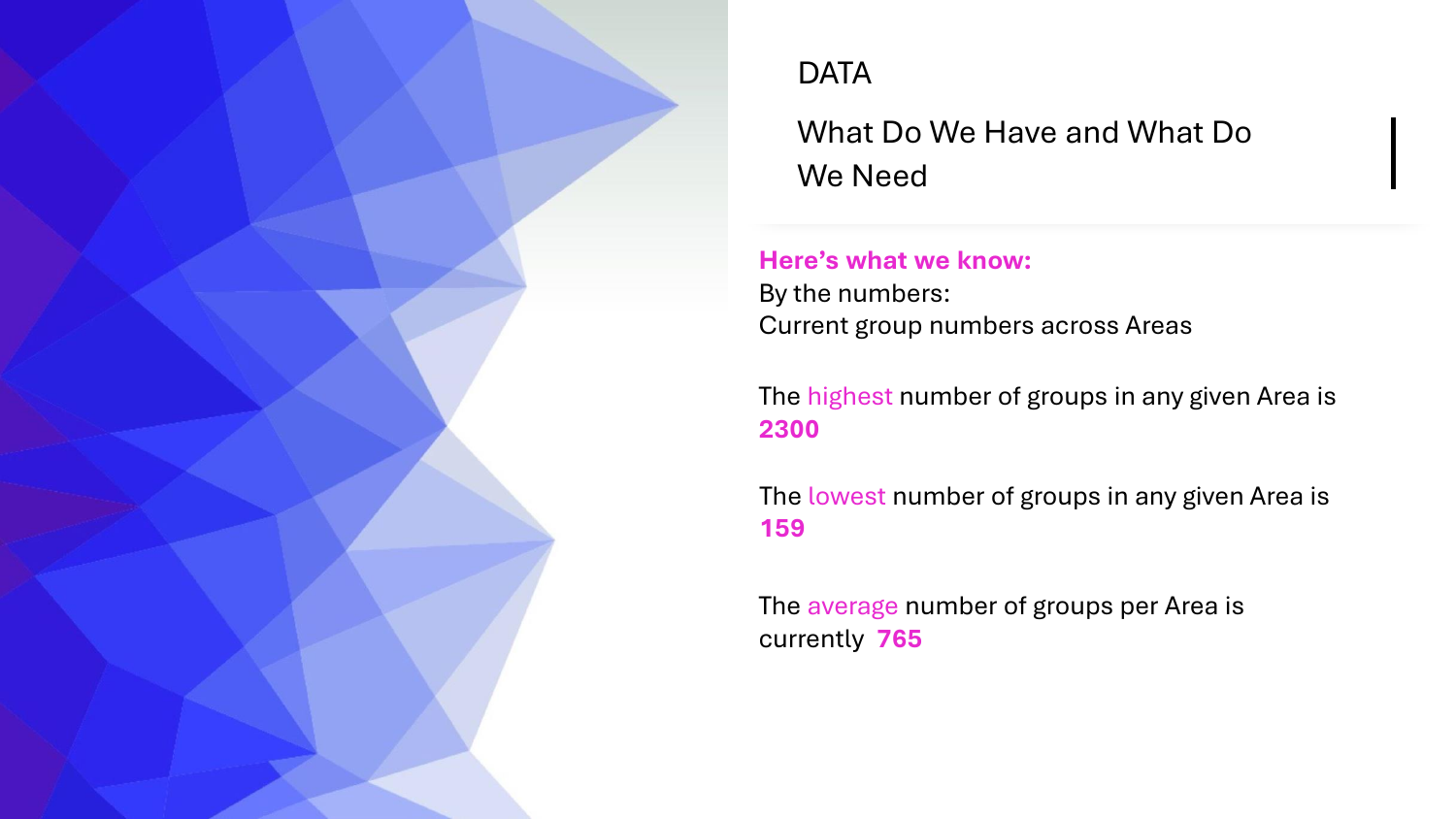What Do We Have and What Do We Need

### **Here's what we know:**

As seen, the current number of virtual groups, spread across all 93 Areas, is 700. The Group Services desk reports there has been an increase in virtual listings consistently since the 2021 General Service Conference. It seems based on experience if this pace continues, it seems likely that virtual groups will reach the current "average" number of groups in less than a year.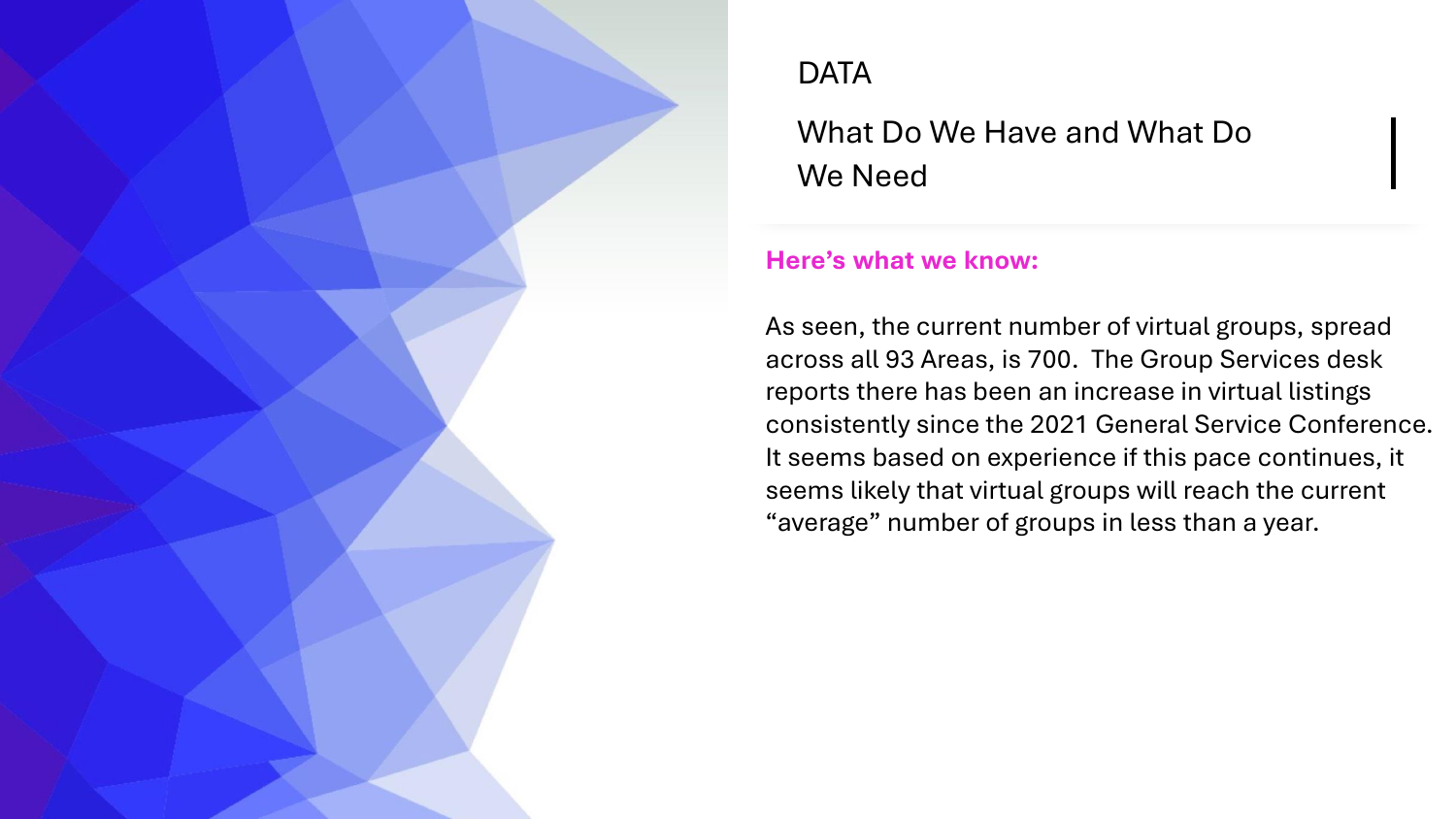What Do We Have and What Do We Need

**And here's what we really need:** Information/data from Area Delegates

We have some suggestions which may help create informed discussions locally. We also have a few questions we can send to the area delegates in survey form.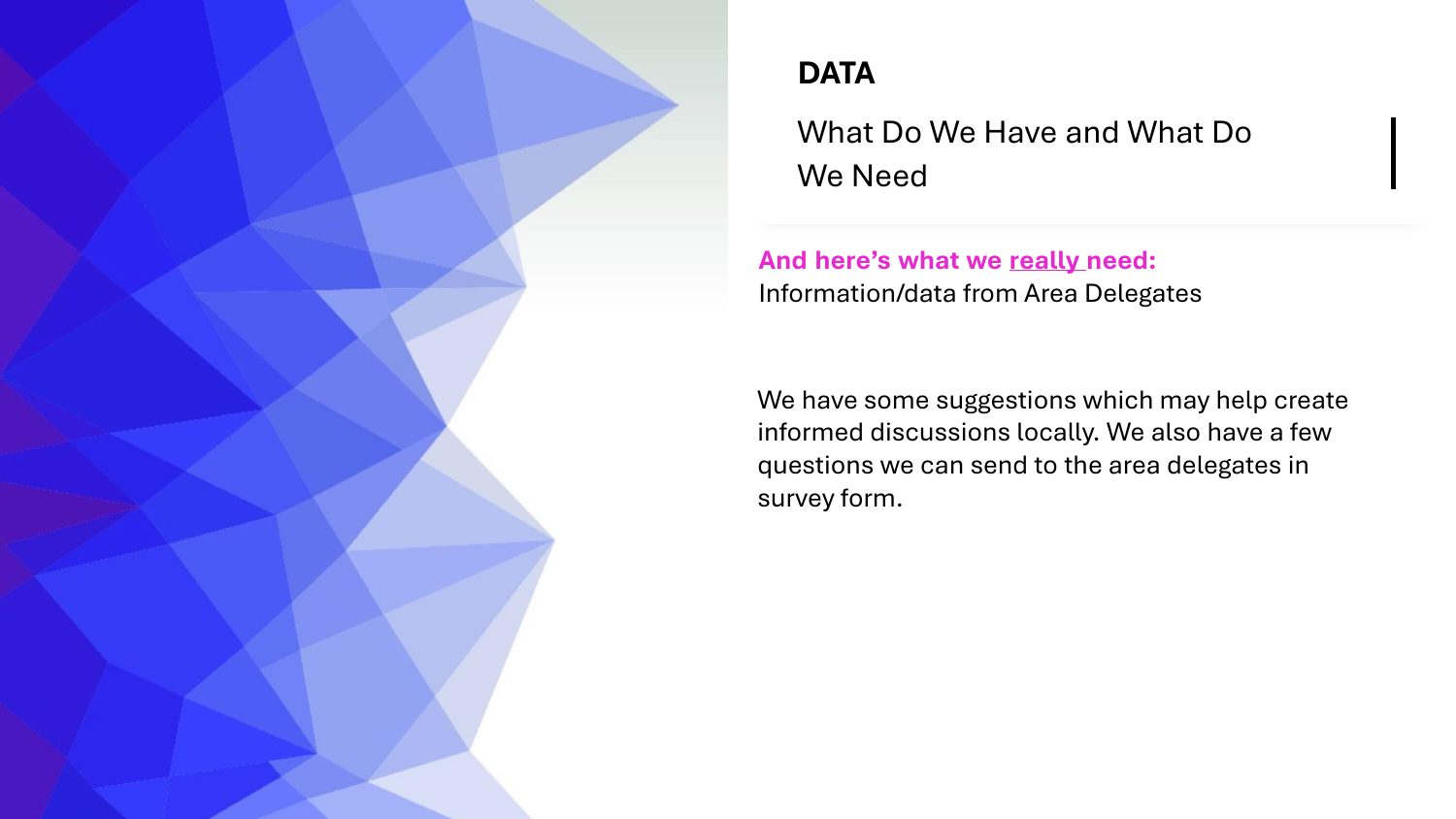What Do We Have and What Do We Need

## **And here's what we really need:** Information/data from Area Delegates

a) Suggestions-

- If you do not already have your "read only" access to Fellowship Connection please contact the member services department [memberservices@aa.org](mailto:memberservices@aa.org) to get that.
- Once equipped with the "read only" access please work with your area registrar to become aware of how many virtual groups there are in your area
- Please contact these virtual groups and gather some information regarding participation in the U.S./Canada Service Structure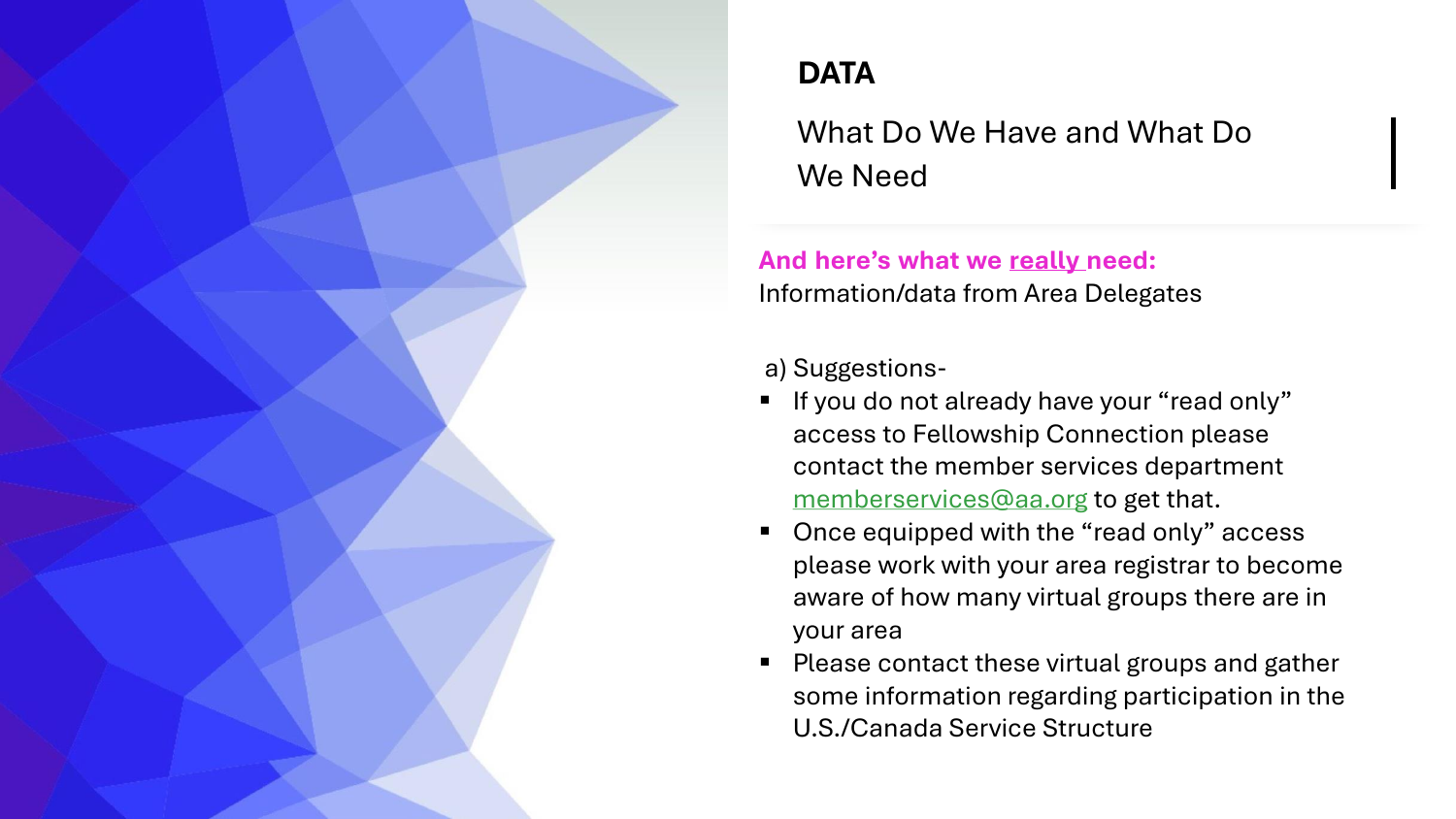What Do We Have and What Do We Need

## **And here's what we really need:** Information/data from Area Delegates

b) Questions

- What discussions regarding participation of virtual groups in your areas/districts have taken place? What motions around this subject have been made?
- Are your areas/districts welcoming participation of virtual groups?
- What is your are doing as far as participation at district meetings and area assemblies for virtual groups? Hybrid?
- What is the cost to facilitate virtual group participation?
- **Does your area have virtual districts?**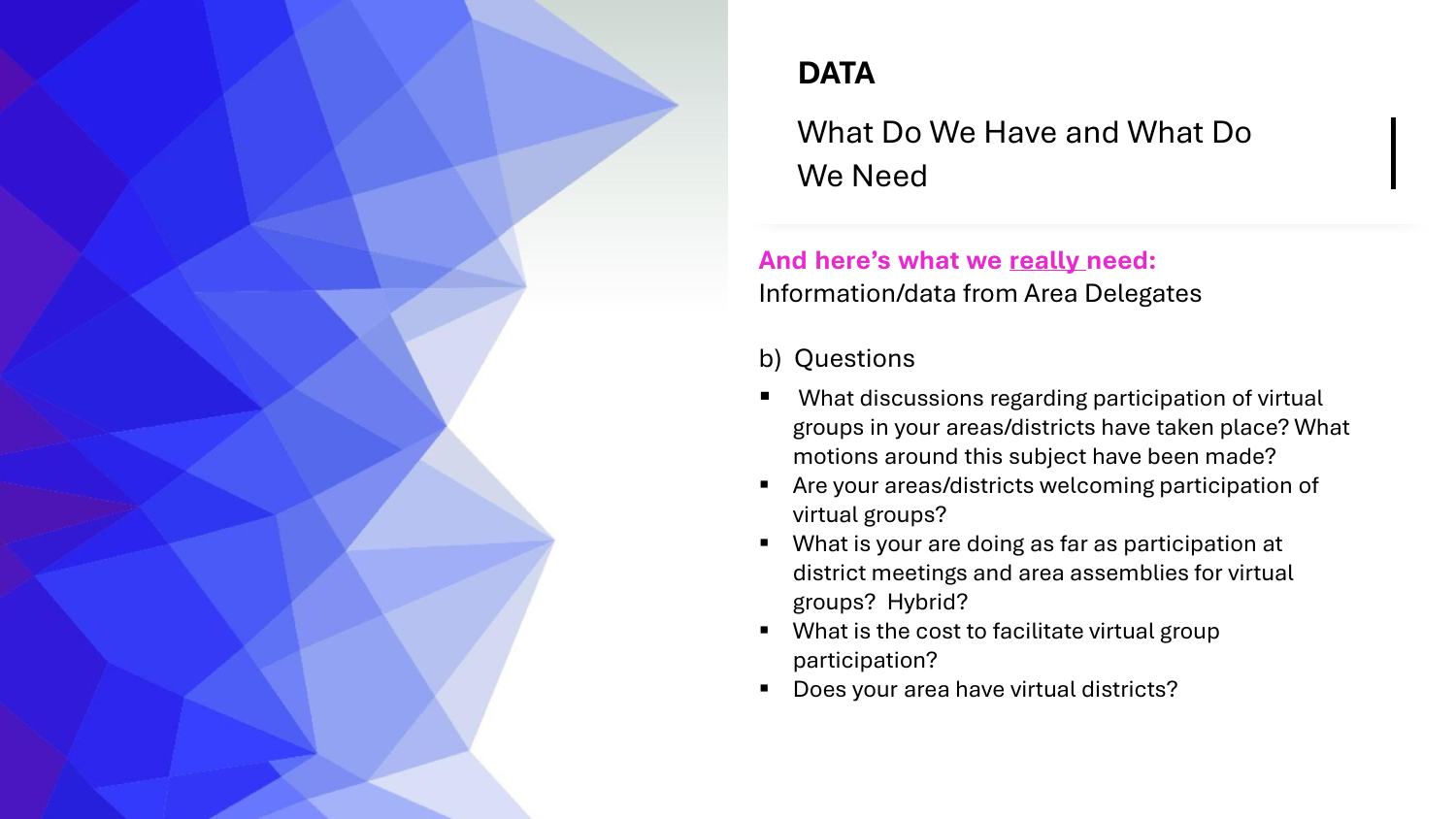As noted, a number of submissions for agenda items concerning virtual groups came in to the Conference desk in September. Since the 71<sup>st</sup> General Service Conference passed an advisory action for the GSB to form this ad hoc to explore possibilities, it was felt that bringing these items to Conference at this point in time might work against a full exploration of the issues. While the Trustees Conference on the General Service Conference did not forward them to the Conference, they were forwarded to this ad hoc committee to inform our discussions, and the committee is grateful for the time and thought that went into the submissions. Some excerpts follow.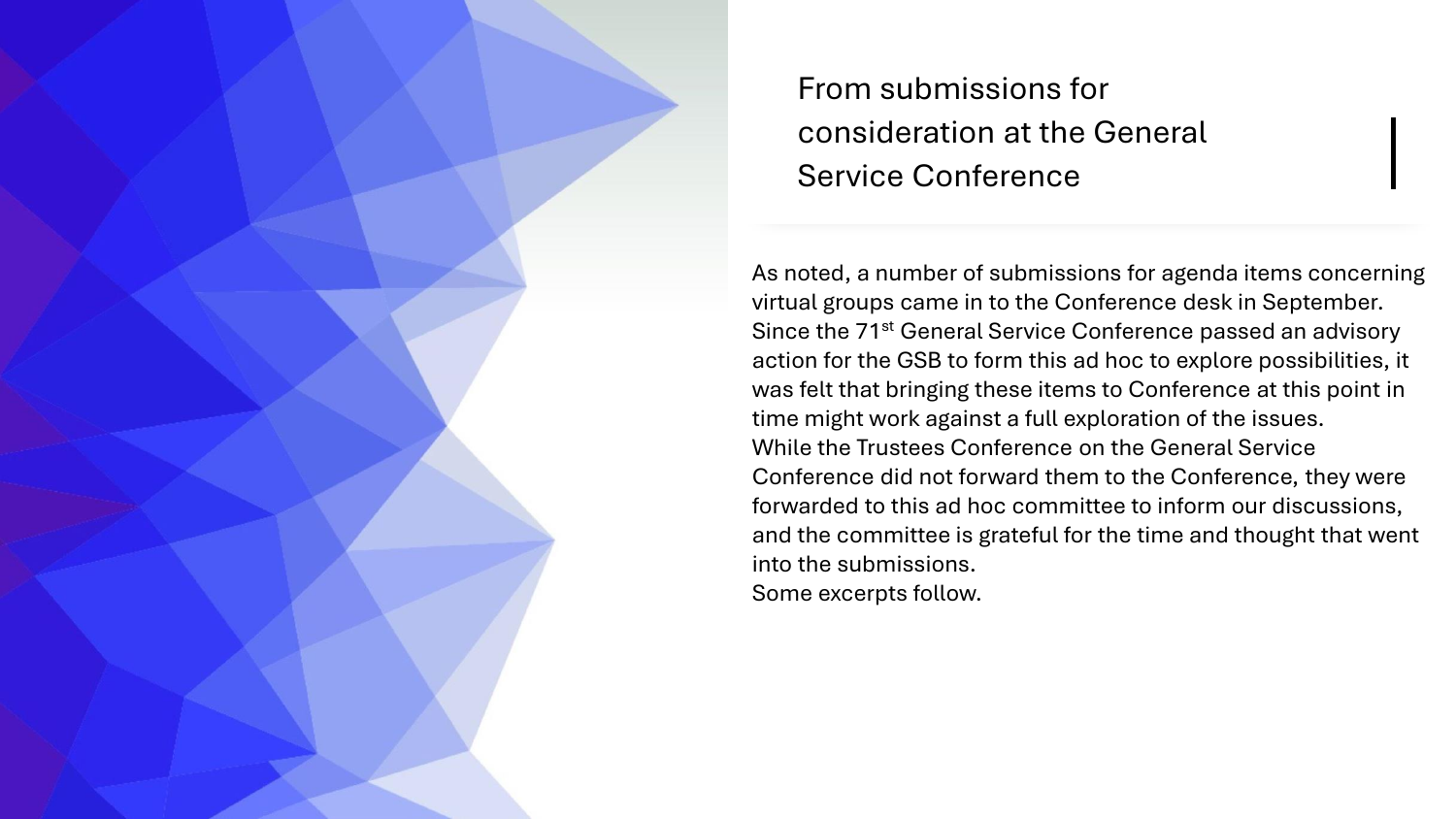"*Hypothetical Scenario 1*: A virtual group consists entirely of A.A. members in Connecticut. If the group decides to be listed as a group in Nebraska, even though all its members live in Connecticut, the 71st G.S.C. Advisory Action indicates that this group would be listed in Nebraska.

*Hypothetical Scenario 2*: A virtual group consists of seven A.A. members—six from Connecticut and one from Tennessee. The group makes no preference about which District in Area 11 (Connecticut) to join. The one member from Tennessee serves as the group's primary contact and registers the group with the General Service Office. The group is now registered in Tennessee because the address of the group's primary contact serves as the default location

*Hypothetical Scenario 3:* A virtual group has existed for many years and has thirty different members living in thirty different Areas throughout the United States and Canada. Which District or Area makes sense for them to be part of?"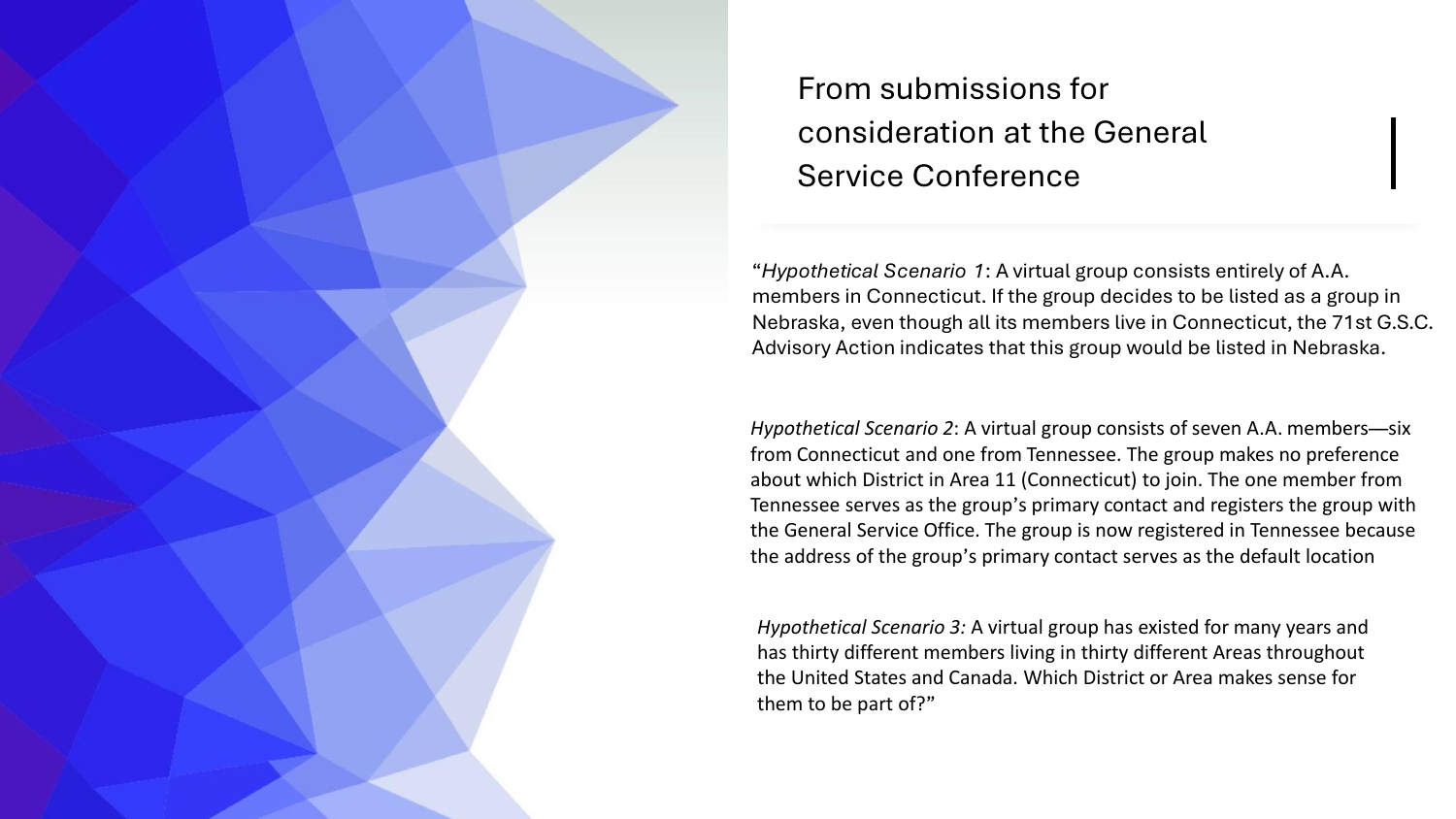"How does a new Area usually form? How does a new Area form when it is not separating from an alreadyexisting Area? How do various international service structures differ from the U.S./Canada service structure? What is the value of being registered with the General Service Office as a group and why do group records matter? How does an Intergroup/Central Office differ from an Area? What are the different reasons members belonged to virtual groups prior to the Covid-19 pandemic? What is a linguistic District and how do the needs of virtual groups differ? What are some of the ways that different Areas are autonomous in how they are structured, and how might that be relevant for a virtual Area? **What exactly makes an A.A. group an A.A. group, anyway?**"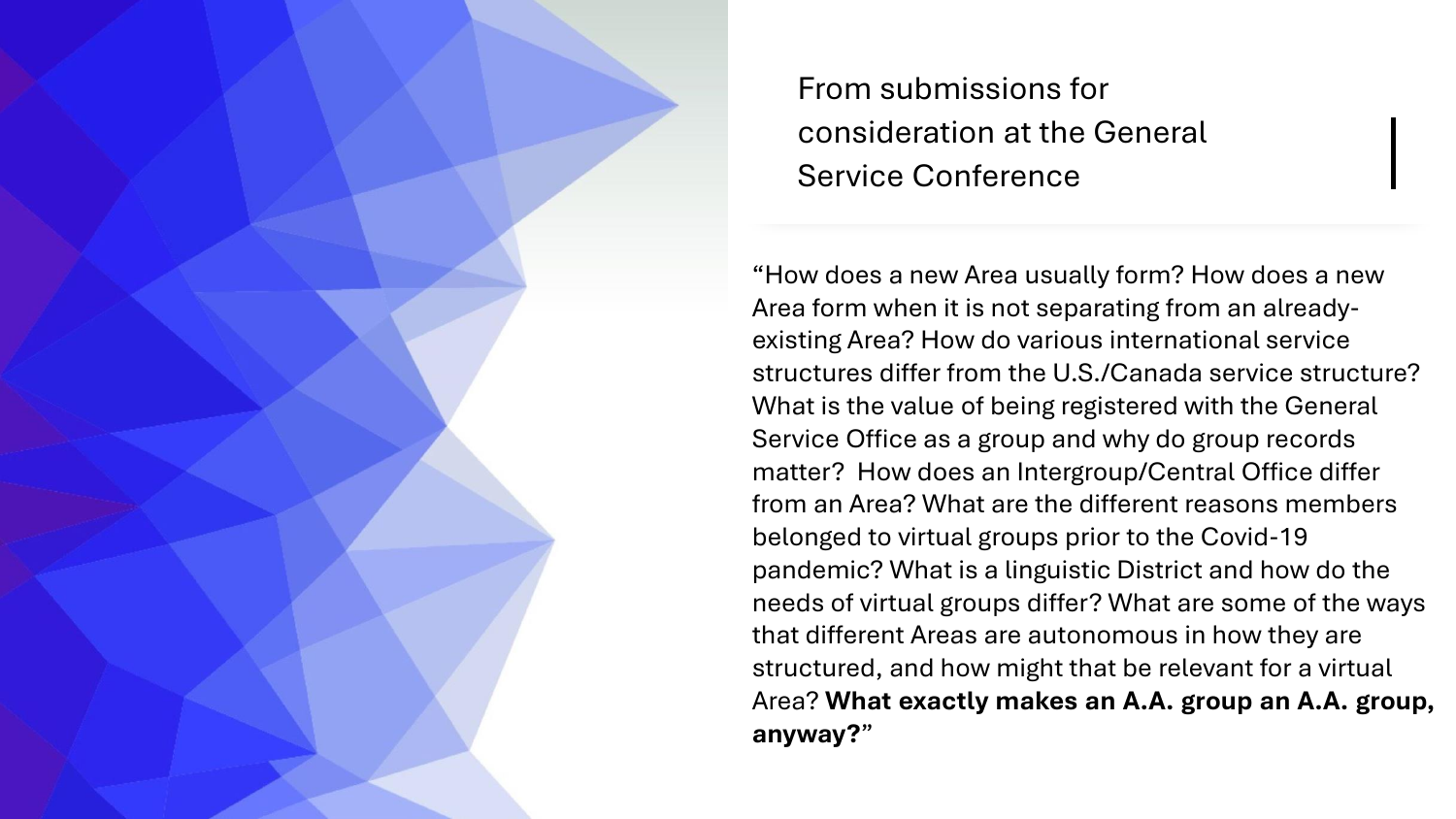"(international group) started on June 10th, 2019, on the WeChat platform as an English-speaking group. We moved to the Zoom platform in January 2020 with one meeting which focuses on the step, tradition, and concept of Alcoholics Anonymous. Today we have 2 other meetings. … We are a group which has homegroup members, active in service, from 16 countries across the globe. We are not limited by one geographical location and have no physical address. Therefore, we are not eligible to participate in the existing service structures based on national or language guidelines. We are selfsupporting through our own contributions."